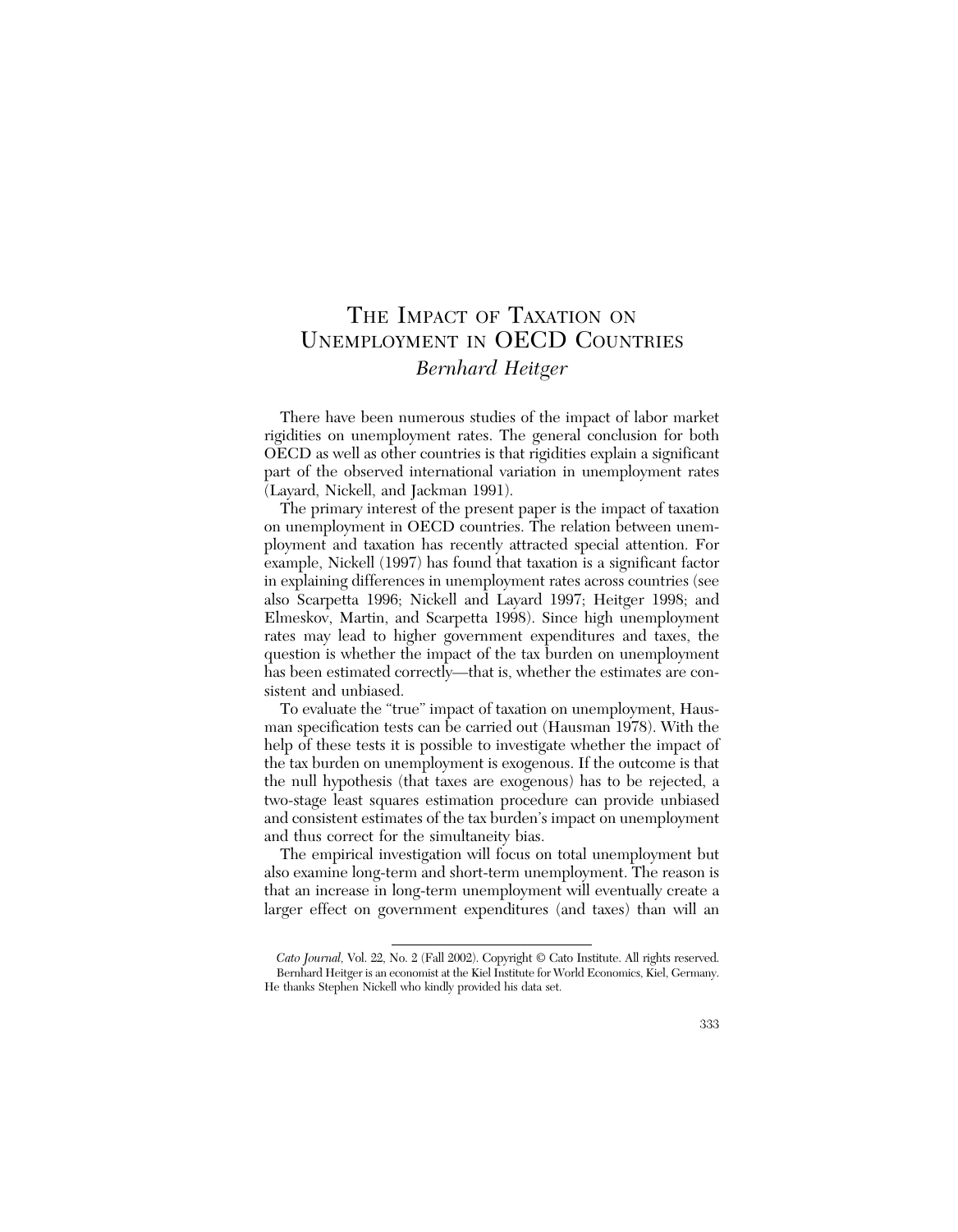increase in short-term unemployment. Since the tax burden is assumed to be only one of the structural features of the labor market in OECD countries, the impact of the other determinants also has to be estimated. The investigations are based on Nickell's (1997) data set, which contains the relevant data for two periods, namely 1983–88 and 1989–94.

# Unemployment Experience in OECD Countries

Unemployment rates in OECD countries differ widely (Table 1). The rate of total unemployment in 1983–88 in Spain was 19.6 percent while the rate in Switzerland was only 0.8 percent. In 1989–94 these

|                                               |       | <b>TABLE 1</b> |               |       |                |               |
|-----------------------------------------------|-------|----------------|---------------|-------|----------------|---------------|
| UNEMPLOYMENT RATES IN OECD COUNTRIES, 1983-94 |       |                |               |       |                |               |
|                                               |       | 1983-88        |               |       | 1989-94        |               |
|                                               | Total | Short-<br>term | Long-<br>term | Total | Short-<br>term | Long-<br>term |
| Austria                                       | 3.6   | NA             | NA            | 3.7   | NA             | NA            |
| Belgium                                       | 11.3  | 3.3            | 8.0           | 8.1   | 2.9            | 5.1           |
| Denmark                                       | 9.0   | 6.0            | 3.0           | 10.8  | 7.9            | 3.0           |
| Finland                                       | 5.1   | 4.0            | 1.0           | 10.5  | 8.9            | 1.7           |
| France                                        | 9.8   | 5.4            | 4.4           | 10.4  | 6.5            | 3.9           |
| Germany (W)                                   | 6.8   | 3.7            | 3.1           | 5.4   | 3.2            | 2.2           |
| Ireland                                       | 16.1  | 6.9            | 9.2           | 14.8  | 5.4            | 9.4           |
| Italy                                         | 6.9   | 3.1            | 3.8           | 8.2   | 2.9            | 5.3           |
| Netherlands                                   | 10.5  | 5.0            | 5.5           | 7.0   | 3.5            | 3.5           |
| Norway                                        | 2.7   | $2.5\,$        | 0.2           | 5.5   | 4.3            | 1.2           |
| Portugal                                      | 7.6   | 3.5            | 4.2           | 5.0   | 3.0            | 2.0           |
| Spain                                         | 19.6  | 8.3            | 11.3          | 18.9  | 9.1            | 9.7           |
| Sweden                                        | 2.6   | 2.3            | 0.3           | 4.4   | 4.0            | 0.4           |
| Switzerland                                   | 0.8   | 0.7            | 0.1           | 2.3   | 1.8            | 0.5           |
| United Kingdom                                | 10.9  | 5.8            | 5.1           | 8.9   | 5.5            | 3.4           |
| Canada                                        | 9.9   | 9.0            | 0.9           | 9.8   | 8.9            | 0.9           |
| <b>United States</b>                          | 7.1   | 6.4            | 0.7           | 6.2   | 5.6            | 0.6           |
| Japan                                         | 2.7   | 2.2            | 0.5           | 2.3   | 1.9            | 0.4           |
| Aūstralia                                     | 8.4   | 5.9            | 2.4           | 9.0   | 6.2            | $2.7\,$       |
| New Zealand                                   | 4.9   | 4.3            | 0.6           | 8.9   | 6.6            | 2.3           |
| OECD                                          | 7.8   | 4.7            | 3.4           | 8.0   | 5.2            | 3.1           |
| Europe                                        | 8.2   | 4.3            | 4.2           | 8.3   | 4.9            | 3.7           |
| Non-Europe                                    | 6.6   | 5.6            | 1.0           | 7.2   | 5.8            | 1.4           |

SOURCE: Nickell (1997: Table 1).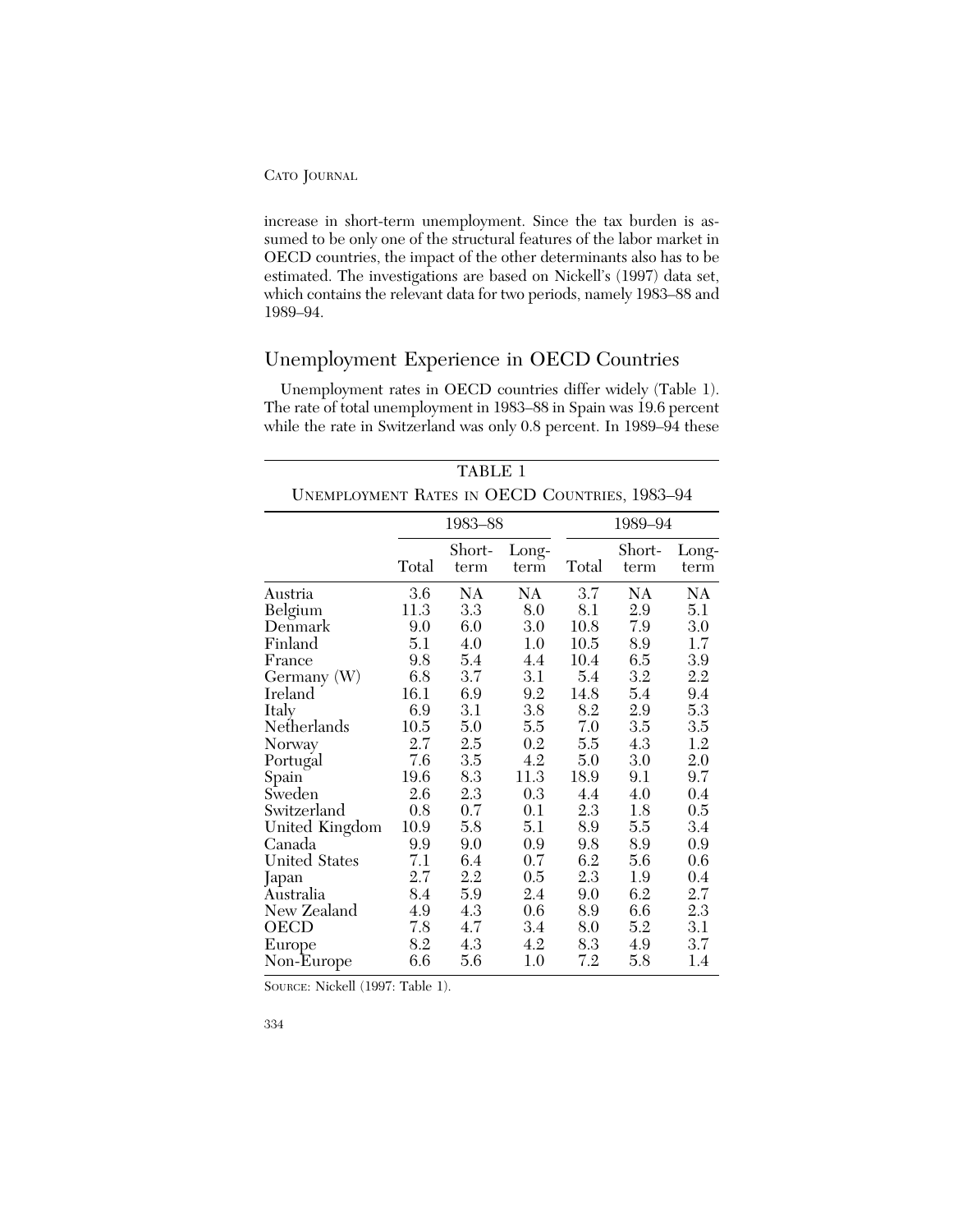two countries again reported the highest (18.9 percent) and the lowest (2.3 percent) unemployment rate. The OECD average rate of total unemployment increased only slightly from 7.8 percent in 1983– 88 to 8.0 percent in 1989–94. Total unemployment in Europe was higher than in non-European countries in both periods. At the same time the variation of total unemployment rates increased.

Short-term unemployment (i.e., a duration of unemployment less than one year) also varied widely in OECD countries. Again in Switzerland in both periods the short-term unemployment rate was lowest. In contrast, Canada in 1983–89 and Spain in 1989–94 reported the highest rate (about 9 percent). The mean rate of short-term unemployment in OECD countries accounted for more than half of the rate of total unemployment—with the non-European countries showing a much higher share. The variation in short-term unemployment in Europe and non-Europe increased in the course of time, but in both periods the rate was higher in the European countries.

Long-term unemployment in non-European countries seems to have been a problem of only minor importance—1.0 percent and 1.4 percent in 1983–88 and 1989–94, respectively—compared with Europe where this type of unemployment accounted for 4.2 percent and 3.7 percent.

## Characteristics of OECD Labor Markets

The theoretical framework to explain unemployment rates in OECD countries is given by the familiar model of Layard, Nickell, and Jackman (1991). The model is characterized by an upward sloping wage-setting schedule—which follows from the assumption that real wages are the result of a bargaining process between employers and employees—and a downward sloping labor demand schedule. Product market conditions and a number of wage-push factors influence the labor demand schedule and the wage-setting schedule, respectively. The intersection of the labor demand schedule and the wage-setting schedule determine the equilibrium of the structural unemployment rate and of real wages. Structural unemployment is thus a function of wage-push factors, price-push factors, and the elasticities of real wages and price markups to unemployment (Elmeskov, Martin, and Scarpetta 1998: 212–13).

The determinants of unemployment may be classified with respect to four categories: direct labor market rigidities, the treatment of the unemployed, the structure of wage determination, and taxes (Nickell 1997). The database for the 1989–94 period is given in Appendix Table 1. Some descriptive statistics are presented in Table 2.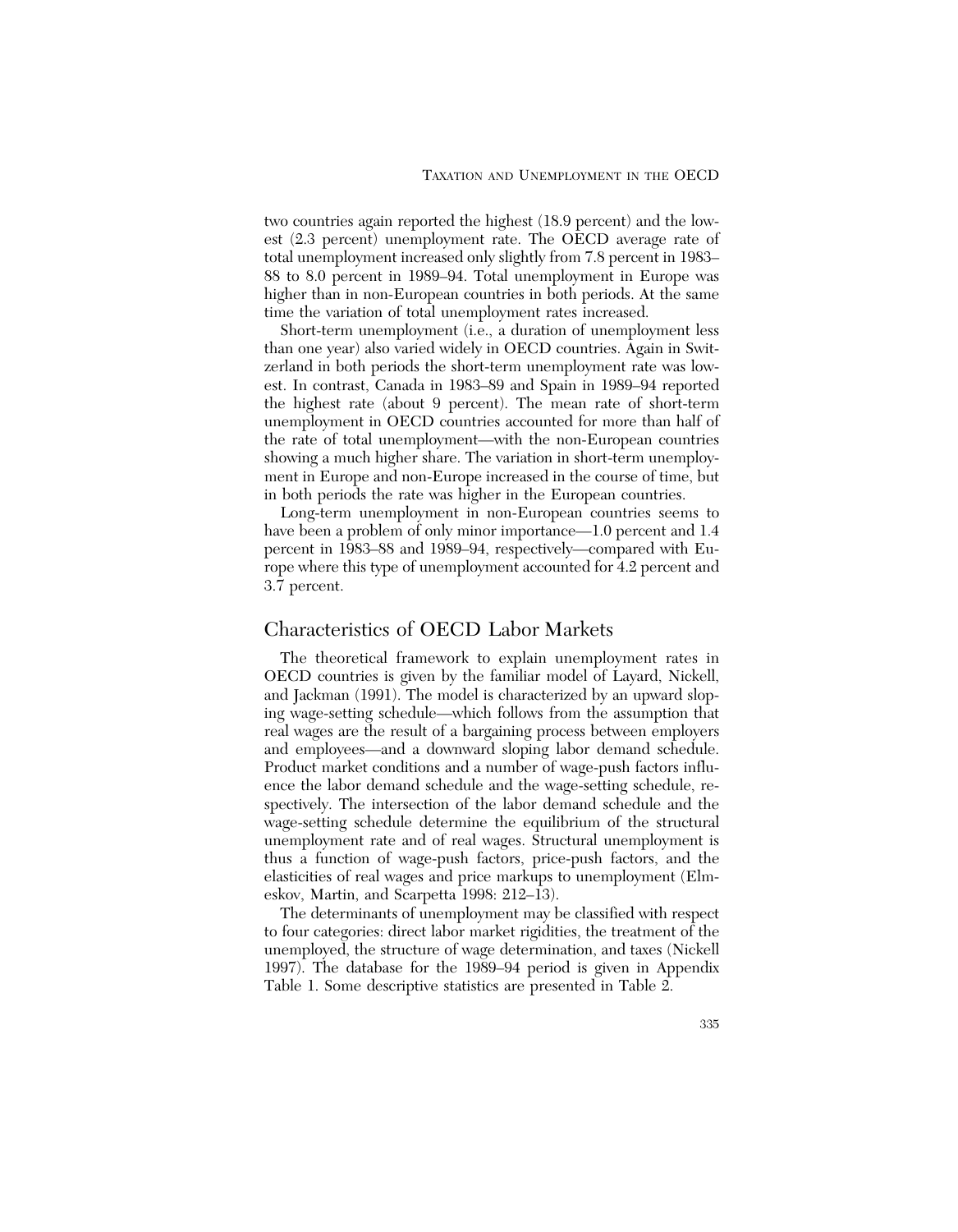| CHARACTERISTICS OF OECD LABOR MARKETS (DESCRIPTIVE STATISTICS), 1989-94 |                        | TABLE <sub>2</sub>   |                       |                     |                               |                  |
|-------------------------------------------------------------------------|------------------------|----------------------|-----------------------|---------------------|-------------------------------|------------------|
|                                                                         | OECD                   |                      | Europe                |                     | Non-Europe                    |                  |
|                                                                         | $\mathbf{M}\text{ean}$ | <b>GLLS</b>          | Mean                  | STD                 | Mean                          | <b>CLLS</b>      |
| Direct Rigidities                                                       |                        |                      |                       |                     |                               |                  |
| Employment protection                                                   |                        |                      |                       |                     |                               |                  |
| Labor standards                                                         | $\frac{10.5}{4.0}$     | 0.<br>5. 21<br>5. 21 | $\frac{12.8}{4.7}$    |                     | $\frac{6}{3}$ .8              | ี<br>2.3<br>1.3  |
| Treatment of the Unemployed                                             |                        |                      |                       |                     |                               |                  |
| Benefit replacement rate                                                |                        |                      |                       |                     |                               |                  |
| Benefit duration                                                        |                        | $\frac{1740}{121}$   | 5948<br>594<br>14     |                     | 0.0<br>पु. ०१<br>सु           | $13.7$<br>$-1.7$ |
| Active labor market policies                                            | 56.3<br>56.42          |                      |                       | $\frac{17.7}{13.5}$ |                               |                  |
| Structure of Wage Determination                                         |                        |                      |                       |                     |                               |                  |
| Union density                                                           |                        |                      |                       |                     |                               |                  |
| Union coverage                                                          | ciroo<br>Gaiga         | sidus<br>Sidus       | o o – n<br>G oi oi oi | 210458              | a 0 0 0<br>4 0 0 0<br>4 0 1 1 | $1004$<br>$-004$ |
| Union coordination                                                      |                        |                      |                       |                     |                               |                  |
| Employer coordination                                                   |                        |                      |                       |                     |                               |                  |
| laxes                                                                   |                        |                      |                       |                     |                               |                  |
| Payroll tax rate                                                        | 20.3<br>48.2           | $\frac{11.5}{11.8}$  | $\frac{22.4}{51.8}$   | $11.7$<br>11.0      | 13.3<br>37.3                  | 7.8<br>6.21      |
| Iotal tax rate                                                          |                        |                      |                       |                     |                               |                  |
|                                                                         |                        |                      |                       |                     |                               |                  |

SOURCE: Nickell (1997: Tables 4 and 5); author's calculations. SOURCE: Nickell (1997: Tables 4 and 5); author's calculations.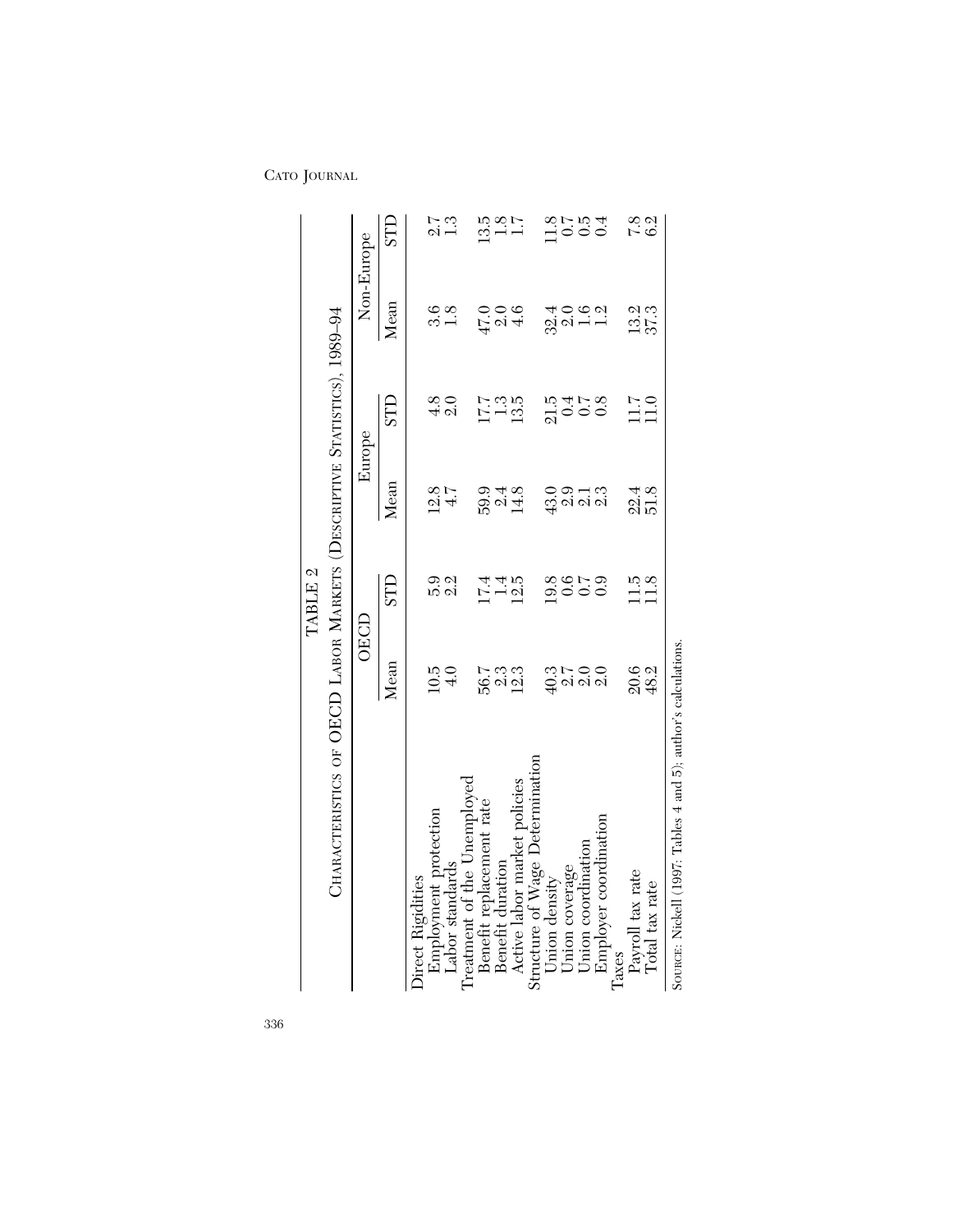Direct labor market rigidities are present if employment legislation is stringent and labor market standards are strict. Employment legislation may be measured by the employment protection index. This index was constructed by the OECD and is based on the legal regulations with respect to hiring and firing. Countries are ranked from 0 to 20, with 20 indicating the most stringent restrictions. Southern European countries like Italy, Spain, and Portugal are the most strictly regulated whereas the United States, New Zealand, and Canada have the weakest laws. The labor standard index, also introduced by the OECD, measures the strictness of regulations with respect to several aspects of the labor market. The index is based on five characteristics: working time, fixed-term contracts, employment protection, minimum wages and employees representation rights (on work councils, company boards, etc.). Each feature is being scored from 0 (no legislation) to 2 (strict legislation), and the scores are added up. Thus, the index ranges from 0 to 10. The emerging picture is very much the same as in the case of the employment protection index (e.g., Italy and Spain rank very high whereas the United States and Canada rank lowest).

The treatment of the unemployed by social security systems is another labor market feature that appears to help explain why unemployment rates in OECD countries differ. The replacement rate—the share of income replaced by unemployment benefits—ranges from about 20 percent for Italy to about 80 percent for Sweden. Benefit duration also varies widely. Whereas the benefits in the United States, Japan, and Italy are strictly time-limited (only six months), the benefit duration in several European countries like Belgium, Germany, Ireland, and England, as well as in Australia and New Zealand, is up to four years. Active labor market policy, which aims at reintegrating the unemployed into regular work (e.g., labor market training, assistance with job search, subsidized employment, and measures for the disabled) also varies widely among OECD countries. If labor market policy is measured by the amount of active labor market spending per unemployed (as a percentage of GDP per person of the labor force), Sweden's figure of about 60 percent ranks highest. Germany comes next with expenditures of nearly 26 percent. The United States with only 3 percent spent the least.

Characteristics of the wage bargaining system also appear to be important determinants of the variation in unemployment rates (see Calmfors 1993). Union density figures give the percentage share of union members in relation to total wage and salary earners. According to this measure, Sweden and other Northern European countries rank highest. However, these numbers may be misleading because in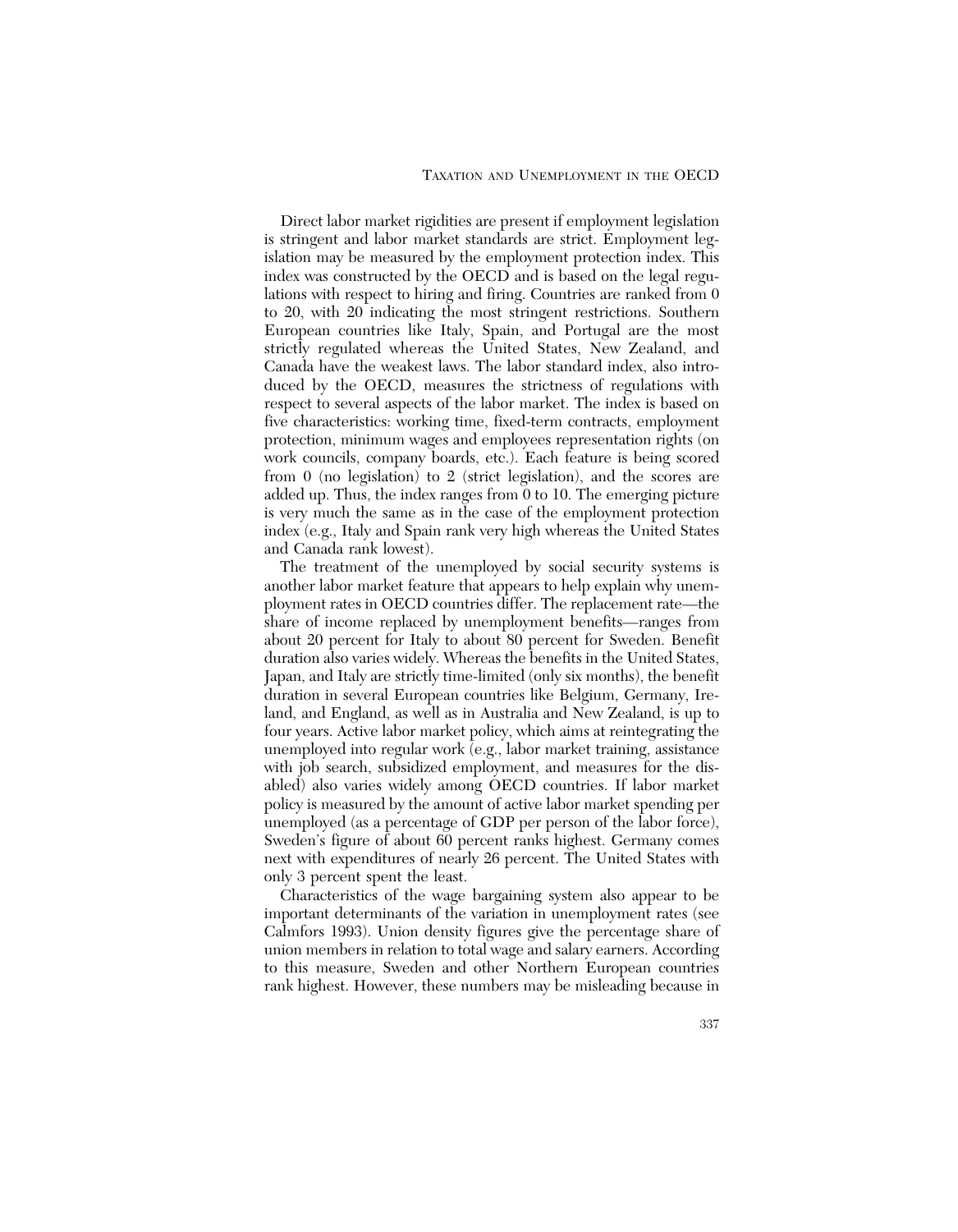some countries, even those with small shares like France and Spain, union wage negotiations determine the wages of large parts of the workforce. To account for this circumstance, a union coverage index has been calculated that shows the percentage share of workers actually covered by union wage bargaining (with 3 indicating more than 70 percent covered, 2 indicating 25–70 percent, and 1 less than 25 percent covered). In all European countries except Switzerland and the United Kingdom more than 70 percent of the workforce are covered by union wage bargaining.

The next two rows indicate the degree of union and employer coordination in wage bargaining. For both measures the degree of coordination is ranked from 1 (low) to 3 (high). The coordination of the unions is highest in Northern Europe and Austria. In contrast, the non-European countries as well as Switzerland and the United Kingdom rank lowest. The ranking of employer coordination looks very much the same.

The last two rows present information on the tax burden on labor. Payroll taxes, which are defined as the ratio of non-wage labor costs to wages, vary widely. On the one extreme is Denmark, which levies nearly no payroll taxes. At the other extreme are Italy and France where payroll taxes account for about 40 percent of wages. The total tax burden, which is based on national income accounts, shows less variation but nevertheless varies considerably. The figures range from 28.7 percent for Australia to 70.7 percent for Sweden. These data indicate the magnitude of the tax wedge in the labor market—that is, measure the difference between real labor cost and real take-home pay and thus give a better impression of the real tax burden on labor (Nickell 1997: 62). The differences between Europe and non-Europe with respect to labor market rigidities seem to be rather great. This is especially true for the total tax rate which in 1989–94 in OECD countries was 48.2 percent but was 51.8 percent in Europe compared with  $37.3$  percent in non-Europe.<sup>1</sup> In the following analyses the impact of this last feature of the labor market in OECD countries as a determinant of unemployment performance is the center of attention.

# Labor Market Rigidities and Total Unemployment

In evaluating the importance of taxes on unemployment records in OECD countries properly, the impact of other possible determinants

<sup>&</sup>lt;sup>1</sup>If Switzerland, which may be regarded as an untypical European country in this respect, is excluded from the European sample, the difference between Europe and non-Europe increases further.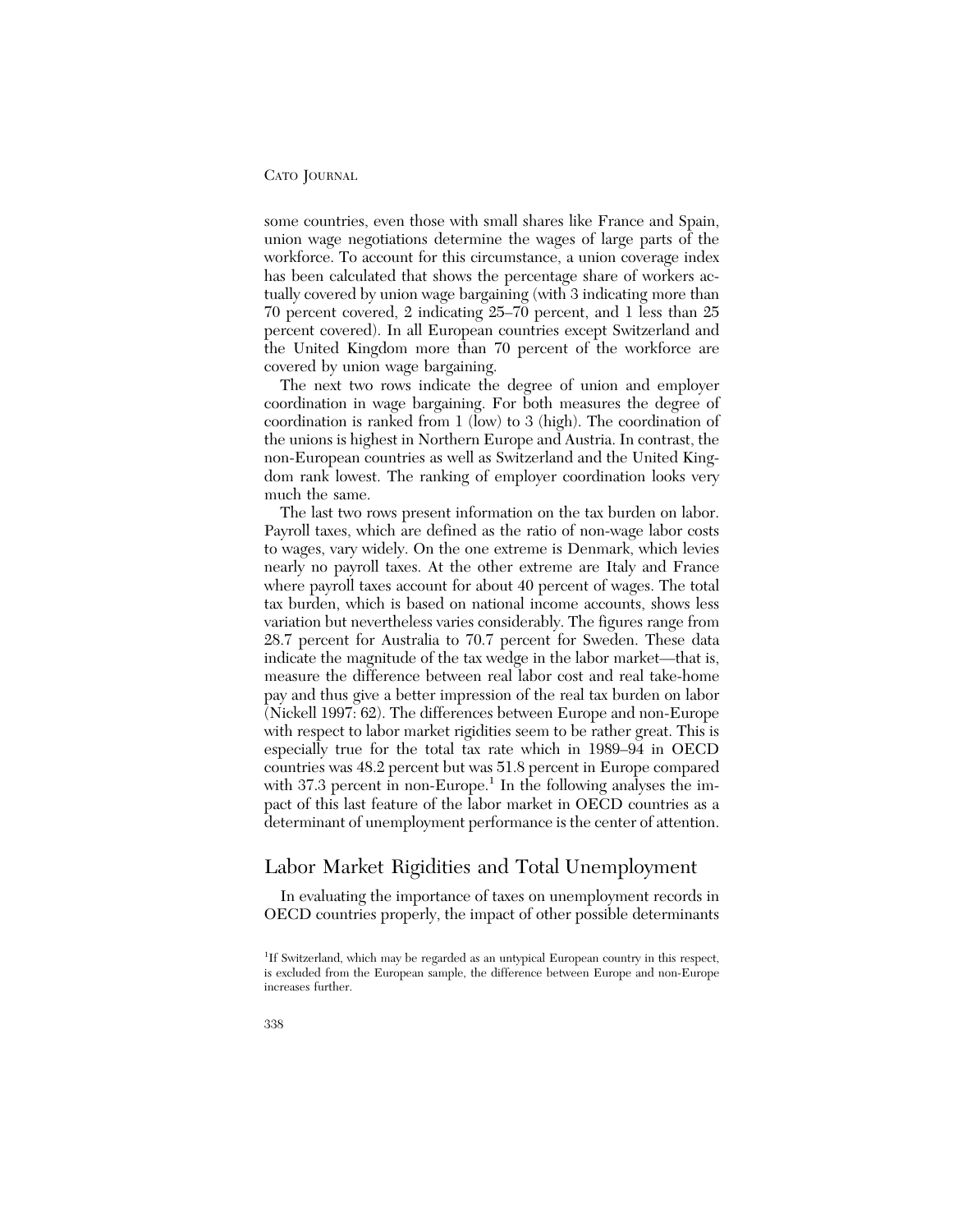has to be taken into account. This will be done by multiple regression analyses.

Concerning the relationship between labor market institutions and unemployment, a correlation matrix of the endogenous and exogenous variables has been calculated (Appendix Table 2). The correlations for the endogenous variables indicate that short-term and long-term unemployment are highly correlated. With respect to the hypothesized determinants of unemployment, the strong correlation between the degree of employer's coordination in the wage bargaining process and total (as well as short-term and long-term) unemployment is worth mentioning. A low level of coordination seems to have contributed to a higher rate of unemployment. The duration of benefits also appears to have played a significant role in the determination of total and long-term unemployment. A long benefit duration was positively related with the rate of unemployment. Active labor market policies were also significantly correlated with unemployment. The higher the level of active labor market policies the lower was the total (as well as the short-term and long-term) unemployment rate. Direct rigidities of the labor market such as employment protection legislation and labor standards only had a significant positive impact on long-term unemployment. The simple correlation coefficients of the remaining possible determinants of unemployment turn out to be not significantly correlated with unemployment.<sup>2</sup> This is also true for the two tax variables (the ratio of payroll taxes and of total taxes) and unemployment.

The correlation matrix also presents evidence regarding whether or not the labor market features are correlated among themselves. A high partial correlation between exogenous variables may serve as a first indication of possible problems of multicollinearity in the regression analyses. As can be seen the two measures for direct rigidities on OECD labor markets, namely employment protection and labor standards, are highly correlated. The same is true for the relationship between these two measures and the two tax variables. Furthermore, labor standards are significantly correlated with measures of active labor market policies, unionization, and union coordination, as well as with wage coordination on the employer's side. Given the measures for the treatment of the unemployed, it is worth noting that active labor market policies are significantly correlated with nearly all other potential determinants of unemployment. Moreover, the measures

<sup>&</sup>lt;sup>2</sup>There may, however, be a significant impact on unemployment if the influence of other determinants is held constant.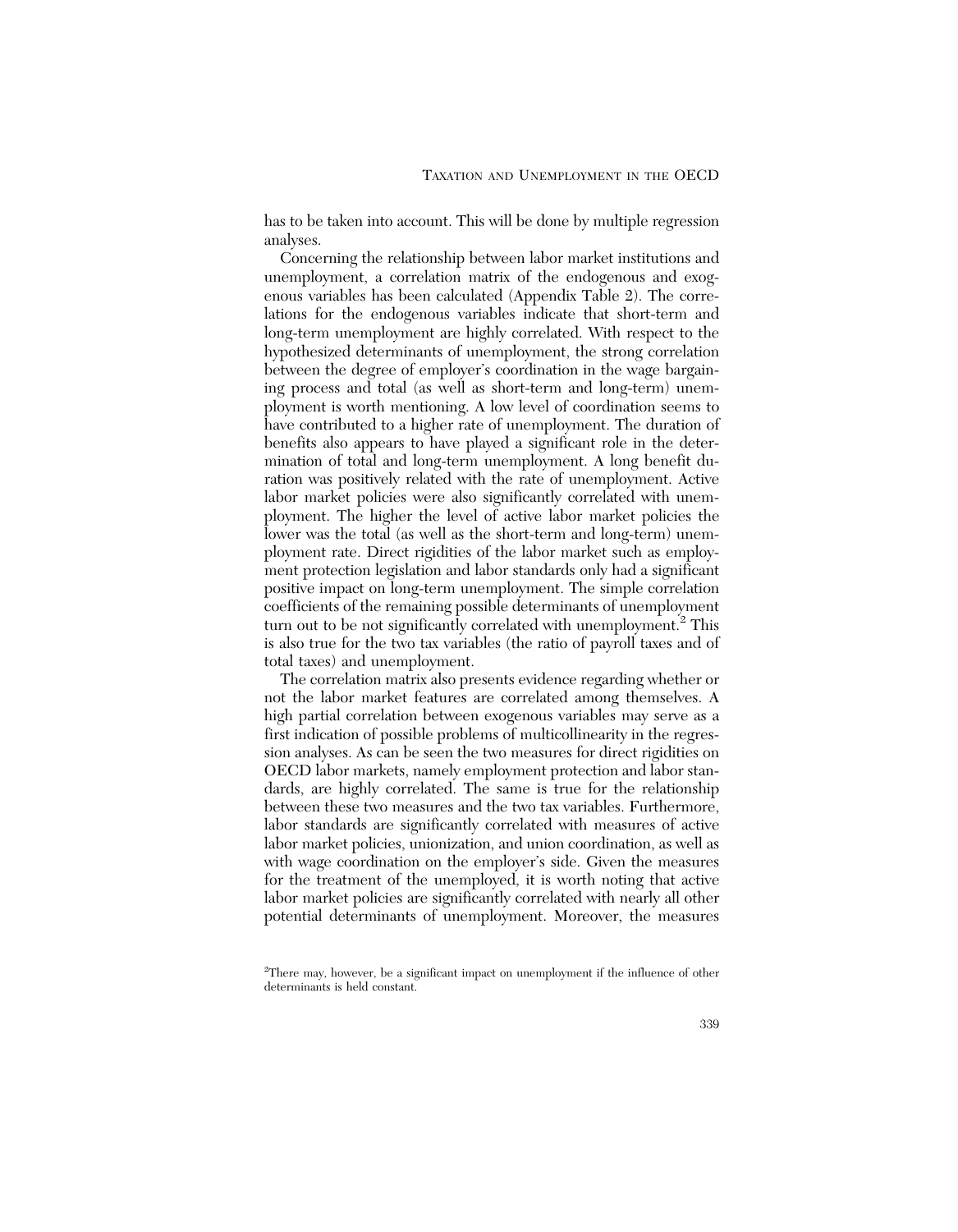that refer to the organization of the wage bargaining process are all highly correlated among themselves. Finally, the partial correlation between payroll taxes and total taxes is also highly significant.

To evaluate the impact of the hypothesized determinants on unemployment, multiple regression analyses of the underlying reducedform equation of the labor market have been carried out. Based on these analyses it is possible to measure the influence of a potential determinant on unemployment when the impact of other determinants is held constant. The regression analyses follow Nickell (1997: 64) with some exceptions. As in Nickell, total, long-term, and shortterm unemployment are investigated. The regressions are based on a panel analysis for the OECD countries using a combination of two cross-sections from two time periods (1983–88 and 1989–94). Of the potential determinants of unemployment, direct rigidities were left out of the analyses. The reason is that employment protection did not—at conventional significance levels—exert a significant influence on unemployment. The impact of labor standard legislation was not significant either. $3$  As in Nickell (1997), all three variables that refer to the treatment of the unemployed (benefit replacement rate, benefit duration, and active labor market policies) are treated as exogenous variables. The variables that describe the institutional wage bargaining process are all highly correlated (Appendix Table 2). To avoid possible problems of multicollinearity, only two of these variables enter the regression analyses. Finally, only the impact of total taxes will be investigated. The reason is that the total tax rate, compared with payroll taxes, is a better indicator of the real tax wedge in OECD countries (Nickell 1997: 68–69).

The regression results for total unemployment are presented in Table 3 (Column 1). Generous benefit systems tend to raise the rate of total unemployment. A high benefit replacement ratio seems to lead to an upward pressure on wages from employees. In addition, a high benefit replacement ratio allows the unemployed to be more selective. For the same reasons, a long duration of entitlement also contributes to a higher total unemployment rate. Active labor market policies, through measures to bring unemployed persons back to work, have succeeded in reducing the unemployment rate.<sup>4</sup> The features of the wage bargaining process also had an impact on unemployment. A high union density increases unemployment rates. In

<sup>&</sup>lt;sup>3</sup>In the course of this analysis the variable labor standards instead will serve as an instrument in further testing.

<sup>&</sup>lt;sup>4</sup>Because of possible "reverse causation" this variable has been instrumented (Nickell 1997: Table 6).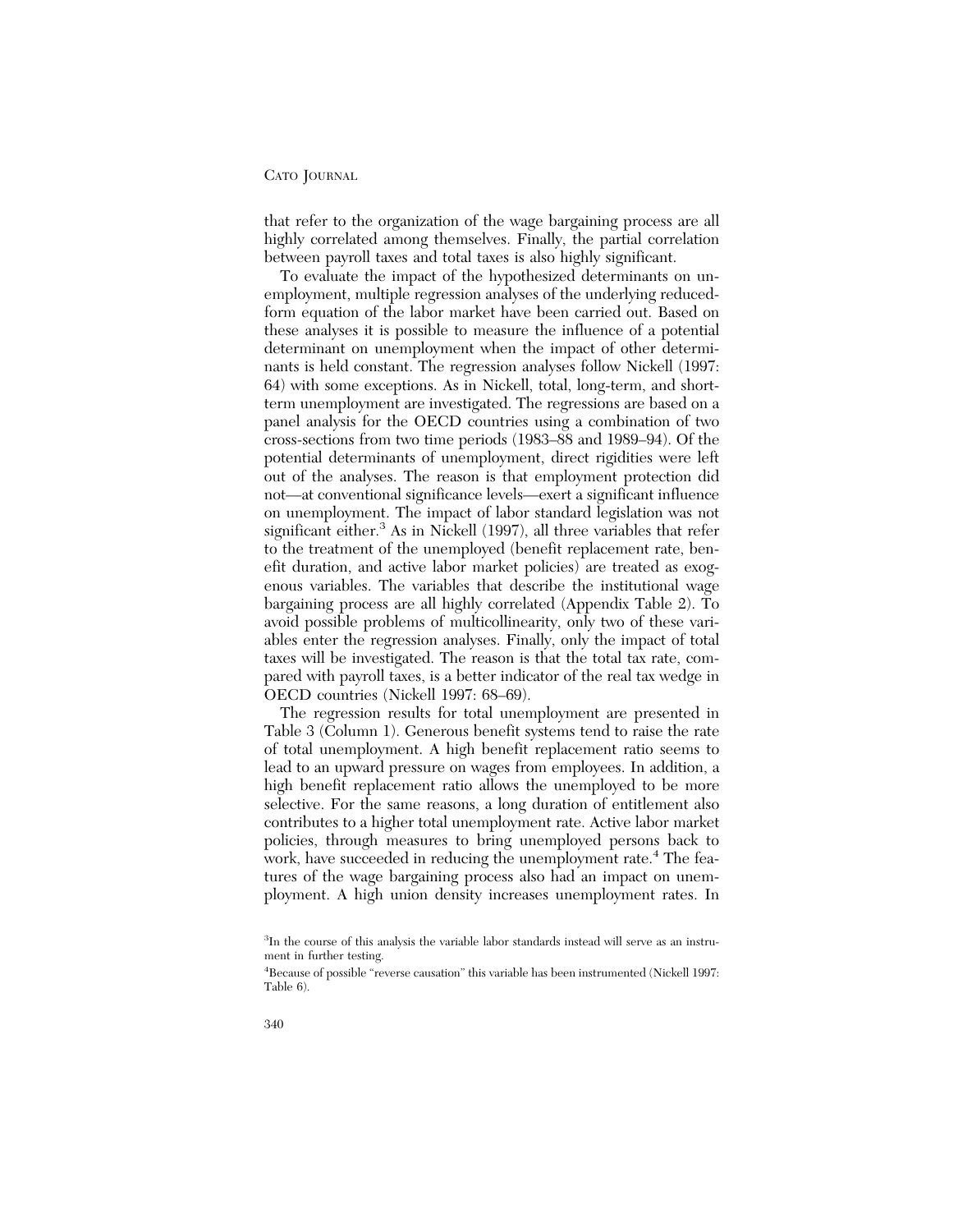|                                                                                             |                          | TABLE 3                |                          |                         |
|---------------------------------------------------------------------------------------------|--------------------------|------------------------|--------------------------|-------------------------|
| REGRESSIONS TO EXPLAIN LOG TOTAL UNEMPLOYMENT<br>PERCENTAGE RATE 20 OECD COUNTRIES, 1983-94 |                          |                        |                          |                         |
| Equation <sup>a</sup>                                                                       | (1)<br><b>OLS</b>        | (2)<br><b>OLS</b>      | (3)<br><b>OLS</b>        | (4)<br><b>TSLS</b>      |
| Endogenous<br>Variable <sup>b</sup>                                                         | <b>UNEMP</b>             | <b>TAX</b>             | <b>UNEMP</b>             | <b>UNEMP</b>            |
| Exogenous Variables <sup>c</sup>                                                            |                          |                        |                          |                         |
| C                                                                                           | 0.416<br>(1.14)          | 29.613<br>$(4.72**)$   | $-0.341$<br>$(-0.66)$    | $-0.341$<br>$(-0.56)$   |
| <b>RRATE</b>                                                                                | 0.013<br>$(3.12**)$      | 0.006<br>(0.06)        | 0.015<br>$(3.56**)$      | 0.015<br>$(3.01**)$     |
| <b>BENEFIT</b>                                                                              | 0.121<br>$(2.81**)$      | $-0.022$<br>$(-0.023)$ | 0.100<br>$(2.33*)$       | 0.100<br>(1.98)         |
| <b>ALMP</b>                                                                                 | $-0.025$<br>$(-3.44***)$ | 0.211<br>(1.29)        | $-0.035$<br>$(-4.08**)$  | $-0.035$<br>$(-3.46**)$ |
| <b>UDEN</b>                                                                                 | 0.014<br>$(3.29**)$      | $-0.047$<br>$(-0.49)$  | 0.017<br>$(3.91**)$      | 0.017<br>$(3.31**)$     |
| <b>EMCORD</b>                                                                               | $-0.724$<br>$(-6.82**)$  | 3.171<br>(1.36)        | $-0.847$<br>$(-7.11***)$ | $-0.847$<br>$(-6.02**)$ |
| <b>TAX</b>                                                                                  | 0.031<br>$(4.56**)$      |                        | 0.051<br>$(4.22**)$      | 0.051<br>$(3.57**)$     |
| DUM <sub>90</sub>                                                                           | 0.233<br>(1.94)          | 0.581<br>(0.22)        | 0.231<br>(2.00)          | 0.231<br>(1.69)         |
| <b>LSTAND</b>                                                                               |                          | 2.692<br>$(3.59**)$    |                          |                         |
| <b>RES</b>                                                                                  |                          |                        | $-0.028$<br>$(-1.98)$    |                         |
| Adjusted $\mathbb{R}^2$                                                                     | 0.67                     | 0.46                   | 0.70                     | 0.58                    |
| S.E. Regression                                                                             | 0.37                     | 8.31                   | 0.36                     | 0.42                    |
| $N$ (countries, time)                                                                       | 40(20; 2)                | 40(20; 2)              | 40(20; 2)                | 40(20; 2)               |
| F-Test                                                                                      | 12.36**                  | $5.82**$               | $12.29***$               | $9.17***$               |
| $(p-value)$                                                                                 | (0.00)                   | (0.00)                 | (0.00)                   | (0.00)                  |
| Jarque-Bera-Test                                                                            | 0.62                     | 2.34                   | 0.95                     | 0.48                    |
| (p-value)                                                                                   | (0.74)                   | (0.31)                 | (0.62)                   | (0.79)                  |
| White-Test                                                                                  | 0.62                     | 0.72                   | 0.77                     | 0.82                    |
| $(p-value)$                                                                                 | (0.82)                   | (0.75)                 | (0.70)                   | (0.68)                  |

TAXATION AND UNEMPLOYMENT IN THE OECD

a Estimation using a combination of two cross-sections from two time periods (1983–88 and 1989–94); t-test statistics in parentheses; †significant at 90 percent, \*at 95 percent, and \*\*at 99 percent; OLS, ordinary least squares; TSLS, two-stage least squares.

<sup>b</sup>UNEMP, log of total unemployment percentage rate; TAX, total tax share. c RRATE, replacement rate; BENEFIT, benefit duration; ALMP, active labor market policies; UDEN, union density; EMCORD, employer's coordination; DUM90, dummy variable (1989–94 = 1); LSTAND, labor standards; RES, residual. SOURCES: Table 1 and Appendix Table 1; Nickell (1997); author's calculations.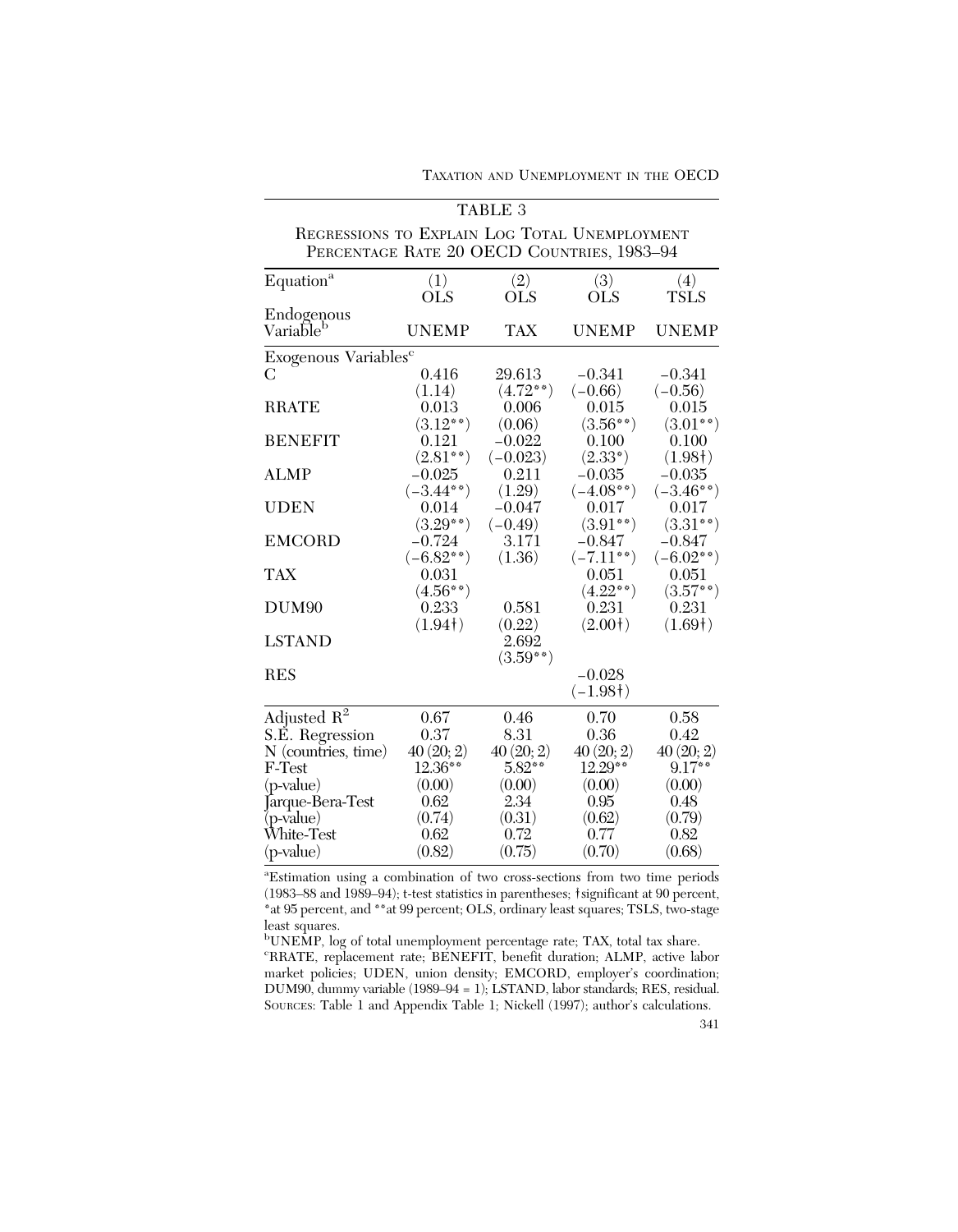contrast, highly coordinated wage bargaining on the employer's side (and perhaps as well on the side of the unions, given the highly significant partial correlation between employer's coordination and union's coordination, shown in Appendix Table 2) strongly contributes to lower rates of total unemployment. Finally, high tax wedges lead to a rise in the rates of total unemployment. Thus, all the regression coefficients show the expected signs and are statistically significant even at the 99 percent level, whereas the insignificance of the dummy variable for the second period (1989–94) at the conventional significance level of 95 percent implies that the two sub-samples are homogenous. The determinants of this approach "explain" about twothirds of the variation in OECD unemployment rates during the 1983–94 period.

#### Are Taxes Exogenous?

One might object that problems of "reverse causation" may jeopardize these results. Above all one can suppose that a rising unemployment rate also implies higher unemployment benefits payments and more expenditures on active labor market policies. Thus, a higher unemployment rate may also lead to a higher tax rate. If taxation is in fact an endogenous variable that is simultaneously determined, this simultaneity can cause ordinary least-squares parameter estimates to be biased and inconsistent (Pindyck and Rubinfeld 1998: 353–55). If so, an alternative estimation method must be used.

To test whether the tax variable is really exogenous or is simultaneously determined with the total unemployment rate, one can run a Hausman specification test by an auxiliary regression. In this regression the total tax rate is regressed on the above hypothesized exogenous variables (the constant, the replacement rate, benefit duration, active labor market policies, union densities, the employer's coordination, and the "dummy" variable for 1989–94) and an instrumental variable. As an instrumental variable we chose the index of labor standards (LSTAND), which is highly correlated with the total tax rate (Appendix Table 2). The results of this regression are given in Table 3 (Column 2). The residuals from this regression are saved in a variable called RES.

The next step is to reestimate the unemployment equation (Column 1), including the residuals from the auxiliary regression. The results are presented in Column 3. Under the null hypothesis that taxes are exogenous, the variable RES in this second-stage regression should not be significantly different from zero. As can be seen, the t-statistics indicate that the coefficient is only significant at the 90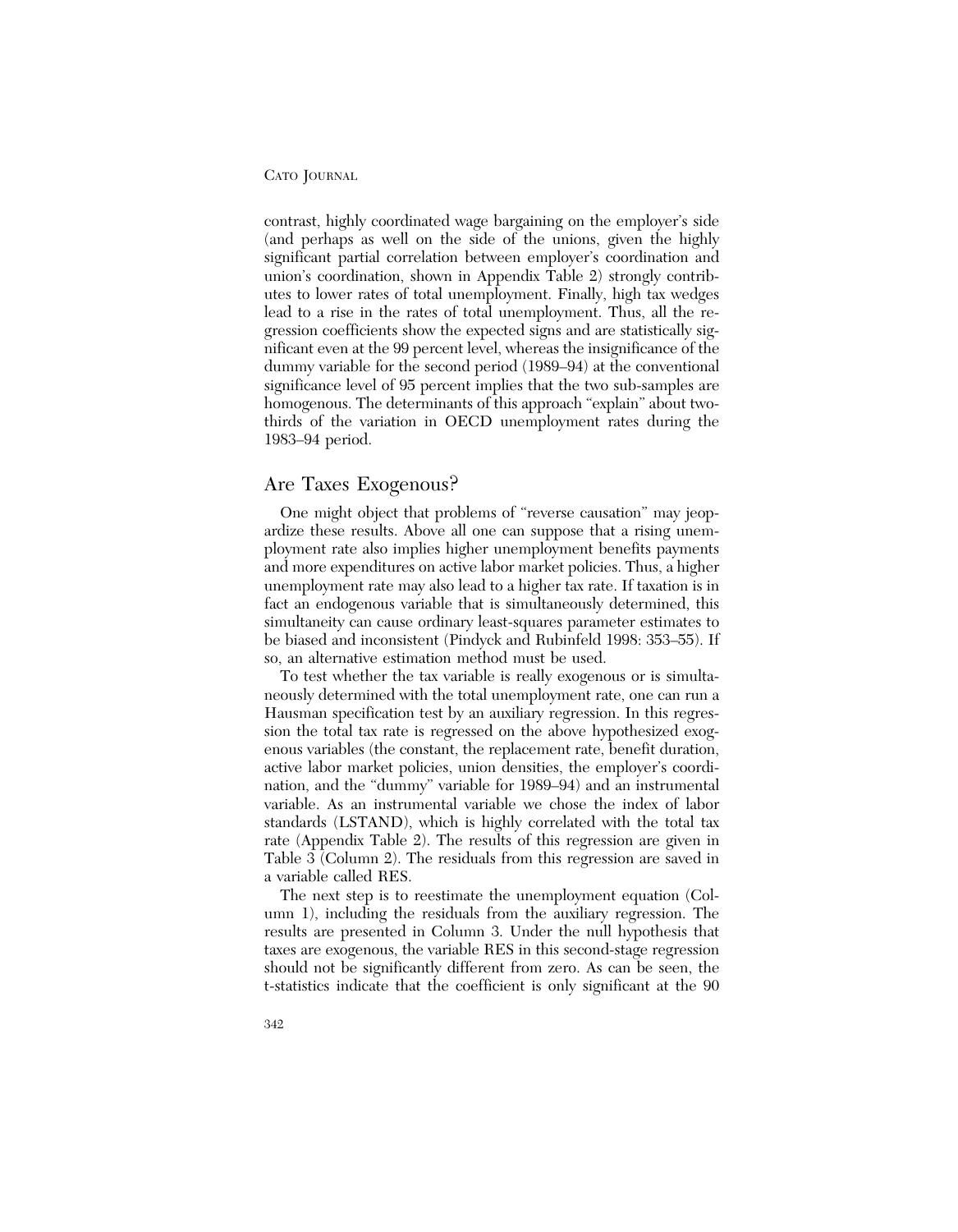percent level. Thus, at the conventional 95 percent significance level the null hypothesis for this variable cannot be rejected. Total taxes with respect to the total unemployment rate in fact may be assumed to be exogenous.

If instead—to illustrate the alternative estimation procedure—a significance level of 90 percent is assumed to be sufficient, the null hypothesis has to be rejected. Under this assumption ordinary least squares (OLS) estimates of the total unemployment equation (Column 1) must be considered as biased and inconsistent. To receive unbiased and consistent estimates, a two-stage least squares (TSLS) estimation technique can be employed. In such an estimation the hypothesized exogenous variables (C, RRATE, BENEFIT, ALMP, UDEN, EMCORD, DUM90) and the instrumental variable LSTAND serve as instruments. The results of the TSLS estimation are shown in Column 4. The estimated coefficients are the same as in Column 3, but the standard errors and t-statistics are now estimated correctly. Compared with Column 1 the coefficients and the significance levels have changed but slightly. The coefficient of the benefit duration now is significant only at the 90 percent level. The coefficient of the tax variable under the assumption of simultaneity has increased slightly. The equation "explains" about 60 percent of the variation in OECD total unemployment in 1983–94.

### The Impact of Taxation on Short-term and Long-term Unemployment

Whether taxes are exogenous or endogenous appears to depend on the underlying significance level. But if the conventional level of 95 percent is applied the total tax rate must be considered as exogenous with respect to the total unemployment rate. Thus the original estimation (Column 1) seems to be unbiased and consistent. However, with respect to short-term and long-term unemployment rates things could be different. One might hypothesize that, in the case of longterm unemployment, a simultaneity problem exists. The reason is that long-term unemployment seems to be accompanied by higher government expenditures for the unemployed, which in turn might lead to a higher total tax rate. Thus, the relation between taxation and long-term unemployment could be mutually reinforcing.

The respective empirical tests are first applied to short-term unemployment (Table 4). Column 1 presents the basic OLS estimates. The replacement rate, active labor market policies, union density, employer's coordination, and the total tax share exert a significant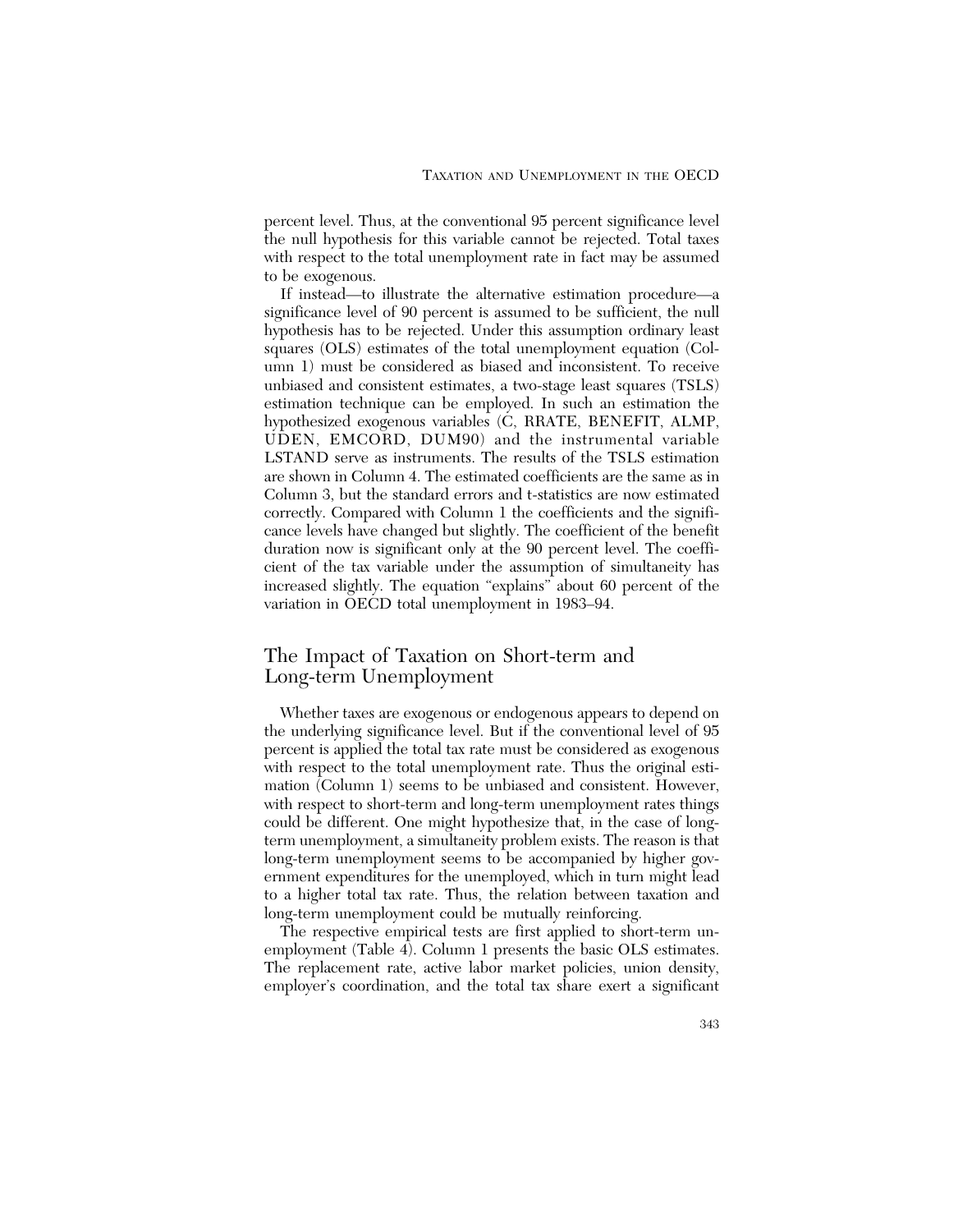|                                                                                                  | TABLE 4                 |                       |                        |
|--------------------------------------------------------------------------------------------------|-------------------------|-----------------------|------------------------|
| REGRESSIONS TO EXPLAIN LOG SHORT-TERM UNEMPLOYMENT<br>PERCENTAGE RATE 19 OECD COUNTRIES, 1983-94 |                         |                       |                        |
| Equation <sup>a</sup>                                                                            | (1)<br><b>OLS</b>       | (2)<br><b>OLS</b>     | (3)<br><b>OLS</b>      |
| Endogenous<br>Variable <sup>b</sup>                                                              | <b>SUNEMP</b>           | <b>TAX</b>            | <b>SUNEMP</b>          |
| Exogenous Variables <sup>c</sup>                                                                 |                         |                       |                        |
| C                                                                                                | 0.216<br>(0.61)         | 29.634<br>$(4.57**)$  | 0.260<br>(0.49)        |
| <b>RRATE</b>                                                                                     | 0.016<br>$(3.73**)$     | 0.007<br>(0.073)      | 0.016<br>$(3.59**)$    |
| <b>BENEFIT</b>                                                                                   | 0.050<br>(1.18)         | $-0.055$<br>$(-0.05)$ | 0.051<br>(1.15)        |
| <b>ALMP</b>                                                                                      | $-0.019$                | 0.211                 | $-0.018$               |
| <b>UDEN</b>                                                                                      | $(-2.70^*)$<br>0.014    | (1.25)<br>$-0.046$    | $(-2.14^*)$<br>0.014   |
| <b>EMCORD</b>                                                                                    | $(3.44***)$<br>$-0.671$ | $(-0.47)$<br>3.092    | $(3.13**)$<br>$-0.664$ |
| <b>TAX</b>                                                                                       | $(-6.14**)$<br>0.022    | (1.19)                | $(-5.18***)$<br>0.021  |
| DUM <sub>90</sub>                                                                                | $(3.44***)$<br>0.226    | 0.671                 | (1.71)<br>0.227        |
| <b>LSTAND</b>                                                                                    | (1.92)                  | (0.24)<br>2.698       | (1.89)                 |
|                                                                                                  |                         | $(3.48**)$            |                        |
| <b>RES</b>                                                                                       |                         |                       | 0.002<br>(0.12)        |
| Adjusted $R^2$                                                                                   | 0.57                    | 0.45                  | 0.56                   |
| S.E. Regression                                                                                  | 0.36                    | 8.58                  | 0.36                   |
| N (countries, time)                                                                              | 38(19; 2)               | 38(19; 2)             | 38(19; 2)              |
| F-Test                                                                                           | $8.04***$               | $5.30**$              | $6.80**$               |
| $(p-value)$                                                                                      | (0.00)                  | (0.00)                | (0.00)                 |
| Jarque-Bera-Test                                                                                 | 1.17                    | 2.53                  | 1.23                   |
| (p-value)                                                                                        | (0.56)                  | (0.28)                | (0.54)                 |
| White-Test                                                                                       | 2.07                    | 0.93                  | 0.65                   |
| $(p-value)$                                                                                      | (0.30)                  | (0.63)                | (0.80)                 |

a Estimation using a combination of two cross-sections from two time periods (1983–88 and 1989–94); t-test statistics in parentheses; †significant at 90 percent, \*at 95 percent, and \*\*at 99 percent; OLS, ordinary least squares.

bSUNEMP, log of short-term unemployment percentage rate; TAX, total tax share.<br>ERBATE, replacement rate: BENEEIT, benefit duration: ALMP, active labor RRATE, replacement rate; BENEFIT, benefit duration; ALMP, active labor market policies; UDEN, union density; EMCORD, employer's coordination; DUM90, dummy variable (1989–94 = 1); LSTAND, labor standards; RES, residual. SOURCES: Table 1 and Appendix Table 1; Nickell (1997); author's calculations.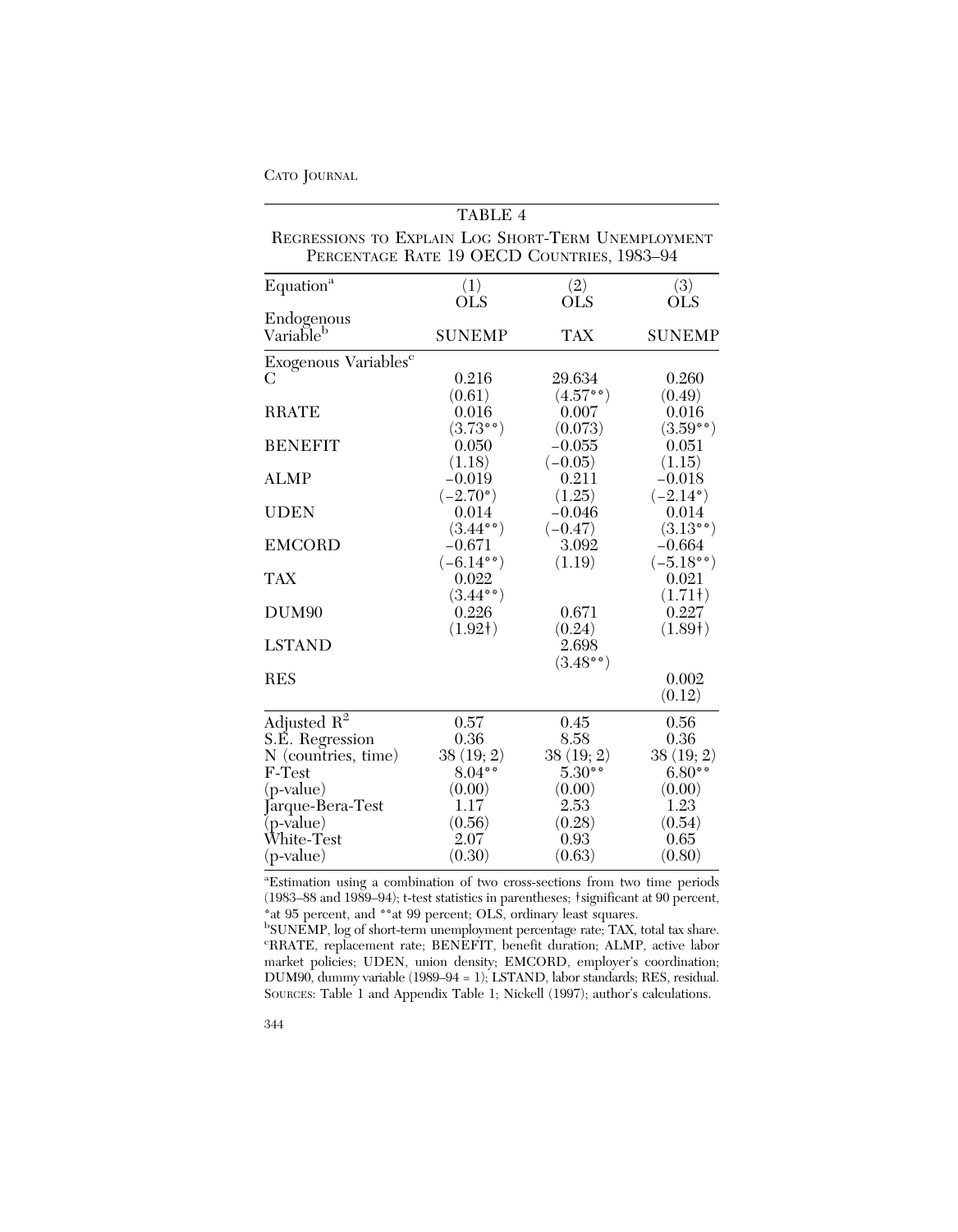impact on the short-term unemployment rate. These features of the labor market (significantly) "explain" 57 percent of short-term unemployment in OECD countries. The insignificance of the dummy variable (at the 95 percent significance level) implies that the two subsamples are homogenous, and the Jarque-Bera-test and White-test indicate that the residuals are normally distributed and homoscedastic.

The Hausman specification test to examine whether taxation is exogenous with respect to short-term unemployment again consists of an auxiliary regression (Column 2). The total tax rate is regressed on all the exogenous variables of the OLS regression and an instrumental variable (LSTAND). The residuals from this regression are again stored in a variable called RES. In the second step this variable is added to the original equation.

The estimates are presented in Column 3. As can be seen, the variable RES turns out to be insignificant. Thus, the null hypothesis that total taxes are exogenous with respect to short-term unemployment cannot be rejected. The OLS estimates (Column 1) thus seem to be consistent and unbiased.

The respective tests for long-term unemployment are shown in Table 5. In the basic OLS equation, benefit duration, active labor market policies, employer's coordination, and the total tax rate all turn out to be significant parameters of long-term unemployment. The residuals from an auxiliary regression (Column 2) turn out to be significant at the 95 percent significance level (Column 3). Thus, the null hypothesis that the total tax rate with respect to long-term unemployment is exogenous has to be rejected. Long-term unemployment and the total tax rate seem to be simultaneously determined. The equation in Column 3 gives the adjusted coefficients for the exogenous variables. However, the standard errors from this OLS regression are not correct. To obtain correct standard errors (and t-statistics) a TSLS regression was run (Column 4). In this equation the same variables as in the original equation (Column 1) turn out to be statistically significant. But the values of the coefficients have changed.5 While the coefficient of benefit duration has decreased, the coefficients of the other variables have increased. The parameter of the total tax rate turns out to be more than twice as high, at a higher level of significance, as in the original OLS estimation. Thus, the

<sup>5</sup> The adjusted coefficient of determination is also much lower but still significant at the 99 percent level. One reason for the decrease seems to be that TSLS estimation uses up a larger number of degrees of freedom.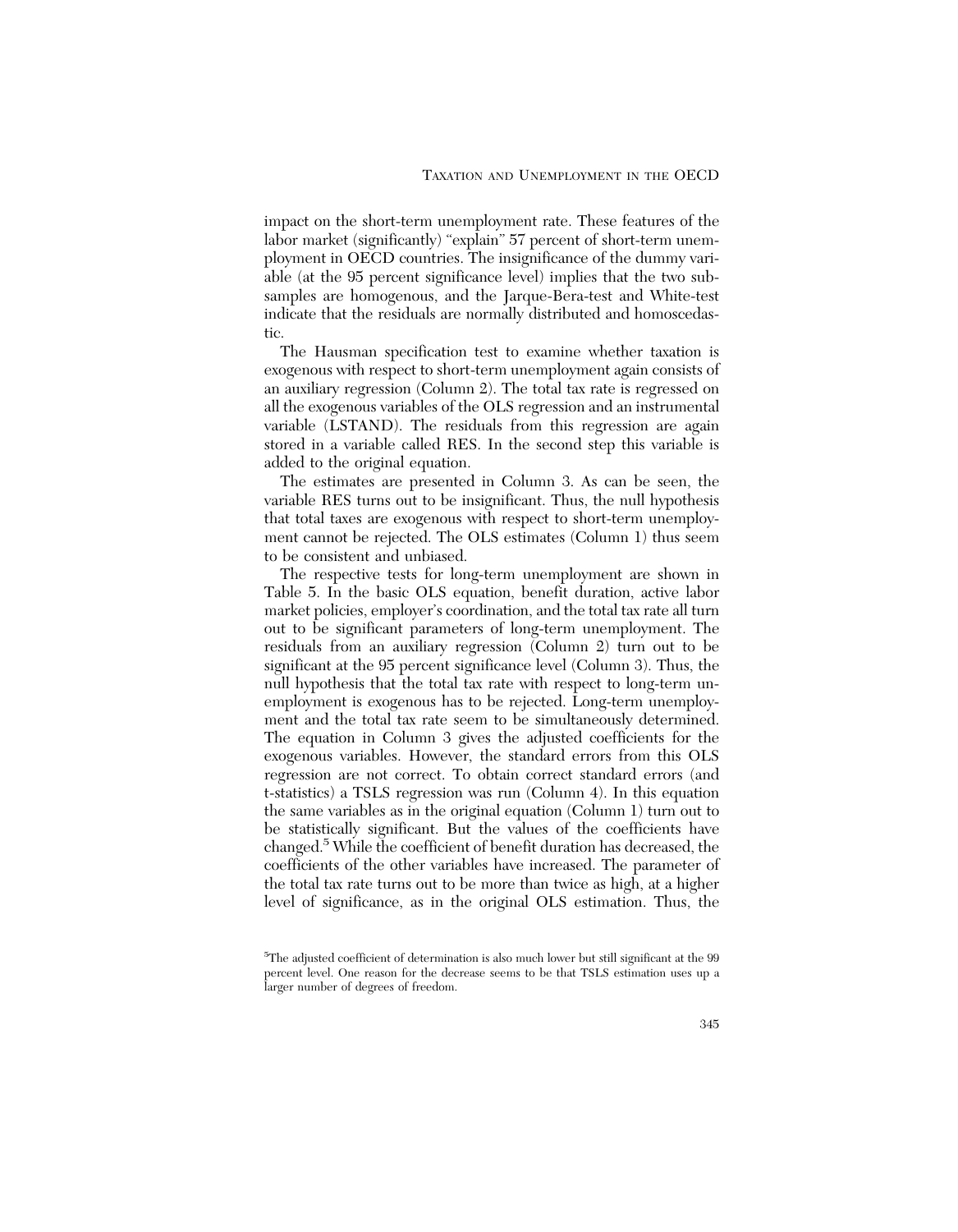|                                                   |                                            | <b>TABLE 5</b>         |                          |                            |
|---------------------------------------------------|--------------------------------------------|------------------------|--------------------------|----------------------------|
| REGRESSIONS TO EXPLAIN LOG LONG-TERM UNEMPLOYMENT | PERCENTAGE RATE 19 OECD COUNTRIES, 1983-94 |                        |                          |                            |
| Equation <sup>a</sup>                             | (1)<br><b>OLS</b>                          | (2)<br><b>OLS</b>      | (3)<br>OLS               | (4)<br><b>TSLS</b>         |
| Endogenous<br>Variable <sup>b</sup>               | <b>LUNEMP</b>                              | <b>TAX</b>             | <b>LUNEMP</b>            | <b>LUNEMP</b> <sup>c</sup> |
| Exogenous Variables <sup>d</sup>                  |                                            |                        |                          |                            |
| C                                                 | $-1.464$<br>$(-1.70)$                      | 29.634<br>$(4.57**)$   | $-3.710$<br>$(-3.19**)$  | $-3.710$<br>$(-2.40^*)$    |
| <b>RRATE</b>                                      | 0.005<br>(0.49)                            | 0.007<br>(0.07)        | 0.009<br>(0.99)          | 0.009<br>(0.74)            |
| <b>BENEFIT</b>                                    | 0.360<br>$(3.50**)$                        | $-0.055$<br>$(-0.053)$ | 0.296<br>$(3.04**)$      | 0.296<br>$(2.29^*)$        |
| <b>ALMP</b>                                       | $-0.040$<br>$(-2.30^*)$                    | 0.211<br>(1.25)        | $-0.067$<br>$(-3.54**)$  | $-0.067$<br>$(-2.67*)$     |
| <b>UDEN</b>                                       | 0.010<br>(0.98)                            | $-0.046$<br>$(-0.468)$ | 0.019<br>(1.92)          | 0.019<br>(1.45)            |
| <b>EMCORD</b>                                     | $-0.609$<br>$(-2.27*)$                     | 3.092<br>(1.19)        | $-0.977$<br>$(-3.46***)$ | $-0.977$<br>$(-2.61*)$     |
| <b>TAX</b>                                        | 0.043<br>$(2.71*)$                         |                        | 0.102<br>$(3.80**)$      | 0.102<br>$(2.86**)$        |
| DUM <sub>90</sub>                                 | 0.291<br>(1.01)                            | 0.671<br>(0.24)        | 0.282<br>(1.07)          | 0.282<br>(0.80)            |
| <b>LSTAND</b>                                     |                                            | 2.699<br>$(3.48**)$    |                          |                            |
| <b>RES</b>                                        |                                            |                        | $-0.084$<br>$(-2.62^*)$  |                            |
| Adjusted $R^2$                                    | 0.46                                       | 0.45                   | 0.55                     | 0.20                       |
| S.E. Regression<br>N (countries,                  | 0.88                                       | 8.58                   | 0.80                     | 1.07                       |
| time)                                             | 38(19; 2)                                  | 38(19; 2)              | 38(19; 2)                | 38 (19; 2)                 |
| F-Test                                            | $5.46***$                                  | $5.30**$               | $6.56***$                | $4.16***$                  |
| $(p-value)$                                       | (0.00)                                     | (0.00)                 | (0.00)                   | (0.00)                     |
| Jarque-Bera-                                      |                                            |                        |                          |                            |
| $\operatorname{Test}$                             | 0.08                                       | 2.53                   | 1.37                     | 0.31                       |
| $(p-value)$                                       | (0.96)                                     | (0.28)                 | (0.50)                   | (0.86)                     |
| Ŵhite-Test                                        | 0.76                                       | 0.93                   | 1.20                     | 2.28                       |
| $(p-value)$                                       | (0.72)                                     | (0.63)                 | (0.34)                   | (0.27)                     |

a Estimation using a combination of two cross-sections from two time periods (1983–88 and 1989–94); t-test statistics in parentheses; † significant at 90 percent, \* at 95 percent, and \*\* at 99 percent; OLS, ordinary least squares; TSLS, two-stage least squares.<br><sup>b</sup>I UNEMP, log of long term unamployment percentage rate: TAX, total tax s  $\rm ^{b}LUNEMP,$  log of long-term unemployment percentage rate; TAX, total tax share.<br>CRBATE, replacement rate: BENEEIT, bonefit duration: ALMP, active labor mar. RRATE, replacement rate; BENEFIT, benefit duration; ALMP, active labor market policies; UDEN, union density; EMCORD, employer's coordination; DUM90, dummy variable (1989–94 = 1); LSTAND, labor standards; RES, residual. SOURCES: Table 1 and Appendix Table 1; Nickell (1997); author's calculations.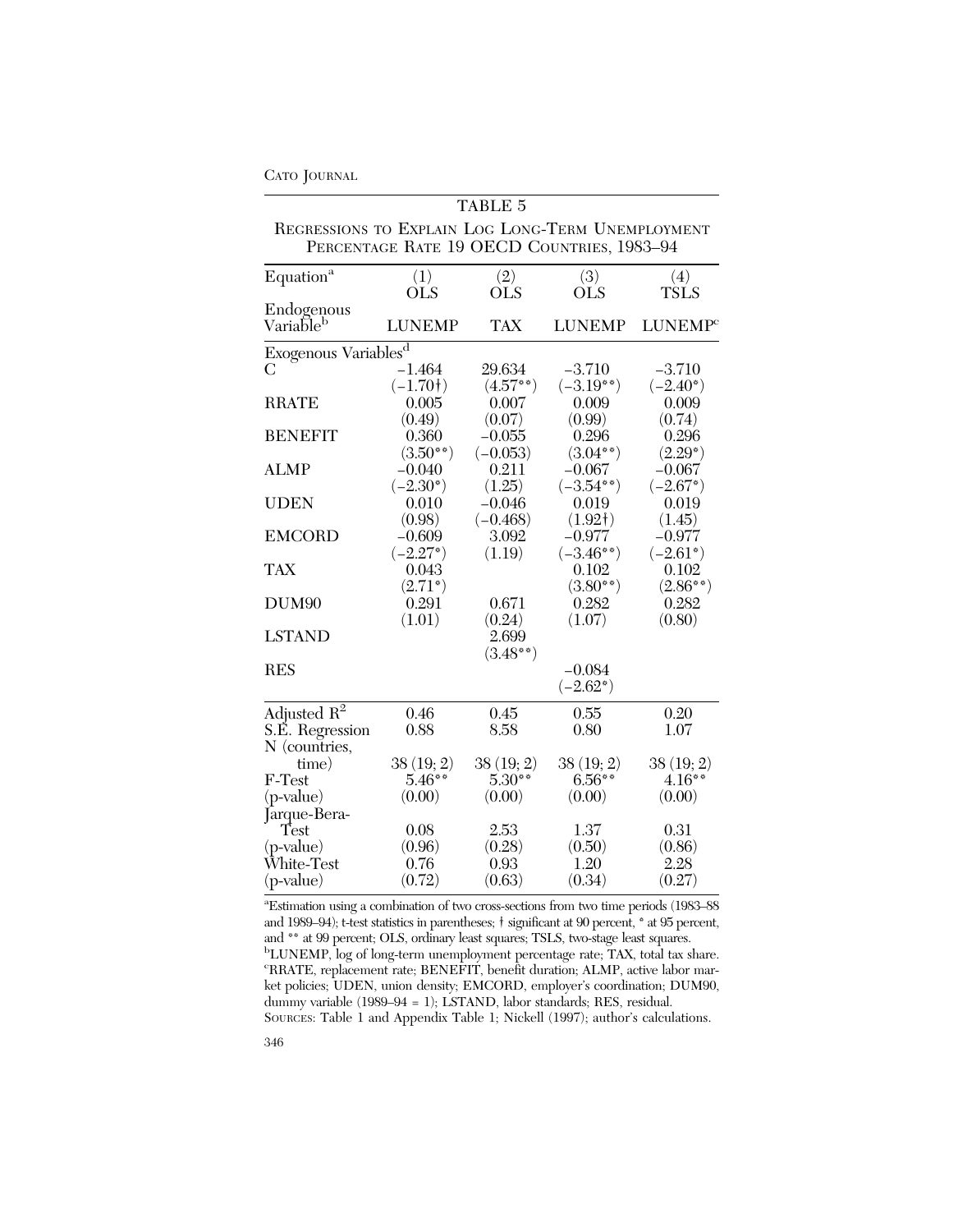impact of taxation on long-term unemployment turns out to be much larger than in the first estimate.

#### The Relative Importance of Taxation

Because the variables in the foregoing regressions are defined in different units with different variances, the estimated coefficients do not tell anything about the relative importance of the different features of OECD labor markets on unemployment. One method to get such information is to calculate standardized regression coefficients ("beta coefficients"). The standardized regression coefficient adjusts the estimated slope parameter by the ratio of the standard deviation of the independent variable to the standard deviation of the dependent variable. For example, a standardized coefficient of 0.6 means that a change of one standard deviation of this independent variable leads to a change of 0.6 standard deviation in the dependent variable.

The standardized regression coefficients of the correctly specified regressions with respect to total, short-term, and long-term unemployment are presented in Table 6. The calculations for total unemployment reveal that the independent variable with the greatest relative importance is employer's coordination in the wage bargaining process. The standardized coefficient for this variable implies that an

|                                                                                                                                               | TABLE 6                                                                                              |                                                                                                |                                                                            |
|-----------------------------------------------------------------------------------------------------------------------------------------------|------------------------------------------------------------------------------------------------------|------------------------------------------------------------------------------------------------|----------------------------------------------------------------------------|
|                                                                                                                                               |                                                                                                      | STANDARDIZED REGRESSION COEFFICIENTS <sup>a</sup>                                              |                                                                            |
| Endogenous Variable <sup>b</sup>                                                                                                              | UNEMP                                                                                                | <b>SUNEMP</b>                                                                                  | LUNEMP                                                                     |
| Exogenous Variables <sup>e</sup><br>RRĂTE<br><b>BENEFIT</b><br><b>ALMP</b><br><b>UDEN</b><br><b>EMCORD</b><br><b>TAX</b><br>DUM <sub>90</sub> | $0.409**$<br>$0.225\dagger$<br>$-0.624***$<br>$0.492**$<br>$-1.120**$<br>$0.882**$<br>$0.179\dagger$ | $0.534***$<br>0.135<br>$-0.419*$<br>$0.496**$<br>$-1.042**$<br>$0.467**$<br>0.210 <sup>†</sup> | 0.148<br>$0.371*$<br>$-0.681*$<br>0.304<br>$-0.697*$<br>$0.992**$<br>0.120 |

<sup>a</sup> Beta-coefficients": †significant at 90 percent, \*at 95 percent, and \*\*at 99 percent.

b UNEMP, SUNEMP, and LUNEMP, log of total, short-term, and long-term unemployment percentage rate, respectively.

c RRATE, replacement rate; BENEFIT, benefit duration; ALMP, active labor market policies; UDEN, union density; EMCORD, employer's coordination; TAX, total tax share; DUM90, dummy variable (1989–94 = 1). SOURCES: Tables 3, 4, and 5; author's calculations.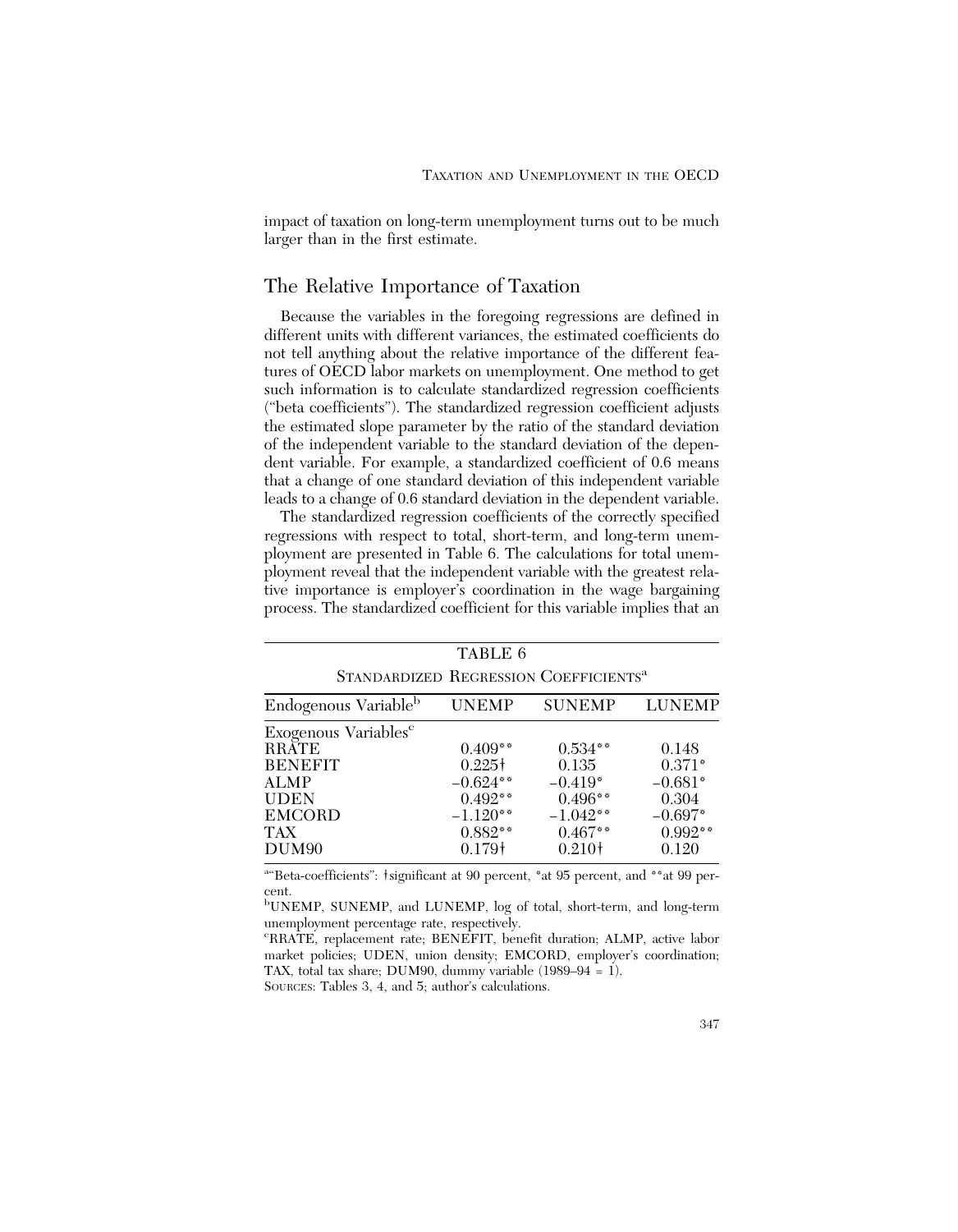index of this variable that is one standard deviation above the mean (e.g., 2.9 instead of 2.0) is related to a 1.12 standard deviation lower total unemployment rate (i.e., a rate of total unemployment about 2.1 percentage points lower than the mean total unemployment rate of 7.9 percent). The relative importance of the total tax rate ranks second. The standardized regression coefficient is 0.88. Thus, a total tax rate of 60 percent instead of 48.2 percent implies that total unemployment is 0.88 standard deviation of the log of the total unemployment rate. This would increase the total rate of unemployment by 1.8 percentage points. The ranking of the other variables is active labor market policies, union density, and the replacement rate. The rank of benefit duration (which is significant only at the 90 percent level) is the lowest.

The respective calculations for short-term unemployment indicate a slightly different ranking. In this case, a total tax rate of one standard deviation above the mean implies a 1.4 percentage points higher rate of short-term unemployment.

Finally, from the calculations for long-term unemployment, it can be seen that the total tax rate is the variable with the greatest relative importance. The standardized regression coefficient of about 1 implies that a total tax rate of one standard deviation above the mean is related to a long-term unemployment rate that is about 3.25 percentage points higher.<sup>6</sup>

#### Conclusion

The aim of this study is to assess the impact of taxation on unemployment. To estimate this relation properly it was necessary to also take account of other possible determinants of unemployment. In the estimations—holding the other determinants (i.e., the replacement rate, benefit duration, active labor market policies, union density, and employer's coordination in wage bargaining) constant—the total tax rate turned out to be a significant and important determinant of the total, short-term, and long-term unemployment rate.

Because one might assume that a higher unemployment rate could also lead to higher taxation in the economy—because of rising government expenditures—it was also investigated whether the impact of taxation on unemployment is really exogenous or whether it is en-

<sup>&</sup>lt;sup>6</sup>In a quite different approach than the one pursued here, namely, an unemploymentgrowth model, Daveri and Tabellini (1997) estimated that the rise of 9.4 percentage points in effective labor market taxes between 1965–75 and 1976–91 in Europe can account for a rise in the unemployment rate of about 4 percentage points.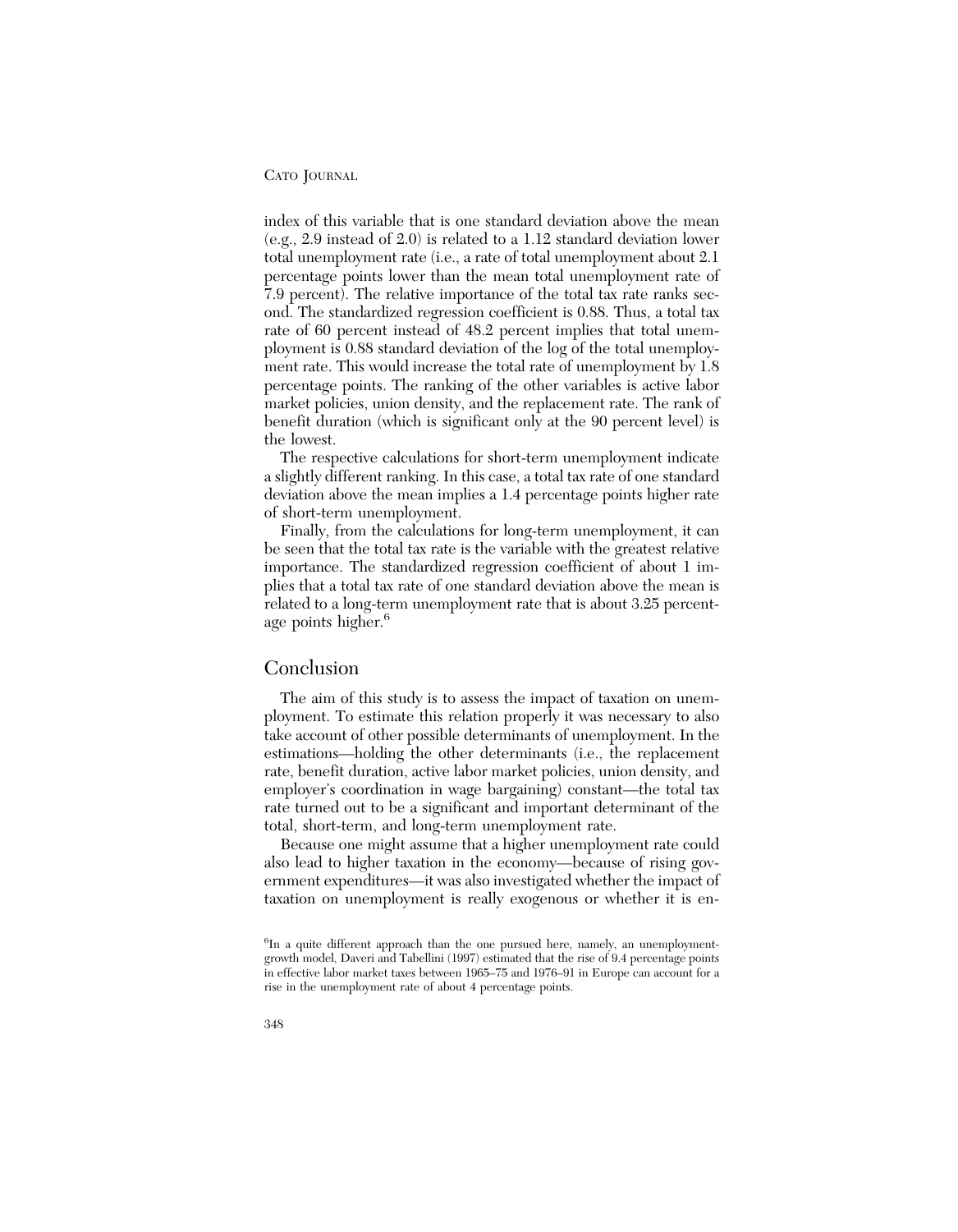dogenous (i.e., simultaneously determined). The empirical tests turned out to be negative for total and short-term unemployment but positive for long-term unemployment. The correction of this "simultaneity bias" with the help of an instrumental variables approach and TSLS estimation techniques revealed a slope parameter of the total tax rate that was much higher than the one originally received from OLS estimation. The reason seems to be that the relationship between taxation and long-term unemployment is a mutually reinforcing one: a rising total tax rate leads to higher long-term unemployment rate (and government expenditures) which in turn leads to a higher tax rate.

Additional calculations revealed that a reduction in the total tax rate of about one standard deviation (11.5 percentage points)—a magnitude that is smaller than the difference between the total tax rate in Europe and non-Europe<sup>7</sup>—leads to a reduction of long-term unemployment in the order of 3.2 percentage points. This magnitude is within the range of the difference of the long-term unemployment rate between Europe and non-Europe.

#### References

- Calmfors, L. ( 1993) "Centralisation of Wage Bargaining and Macroeconomic Performance – A Survey." Seminar Paper No. 536. Stockholm University: Institute for International Economic Studies.
- Daveri, F., and Tabellini, G. (1997) "Unemployment, Growth and Taxation in Industrial Countries." International Macroeconomics, Discussion Paper Series 1681. London: Centre for Economic Policy Research.
- Elmeskov, J.; Martin, J. P.; and Scarpetta, S. (1998) "Key Lessons for Labor Market Reforms: Evidence from OECD Countries' Experiences." *Swedish Economic Policy Review* 5: 207–58.
- Hausman, J. A. (1978) "Specification Tests in Econometrics." *Econometrica* 46: 1251–71.
- Heitger, B. (1998) *Wachstums- und Beschäftigungseffekte einer Rückführung öffentlicher Ausgaben. Eine empirische Analyse für die OECD-*Länder. Kieler Studien 291. Tübingen: J.B.C. Mohr (Paul Siebeck).
- Layard, R.; Nickell, S.; and Jackman, R. (1991) *Unemployment, Macroeconomic Performance and the Labor Market.* London: Oxford University Press.
- Lindbeck, A. (1997) "The Swedish Experiment." *Journal of Economic Literature* 35: 1273–319.

Nickell, S. (1997) "Unemployment and Labor Market Rigidities: Europe versus North America." *Journal of Economic Perspectives* 11: 55–74.

Nickell, S., and Layard, R. (1997) "Labor Market Institutions and Economic

7 See Table 2.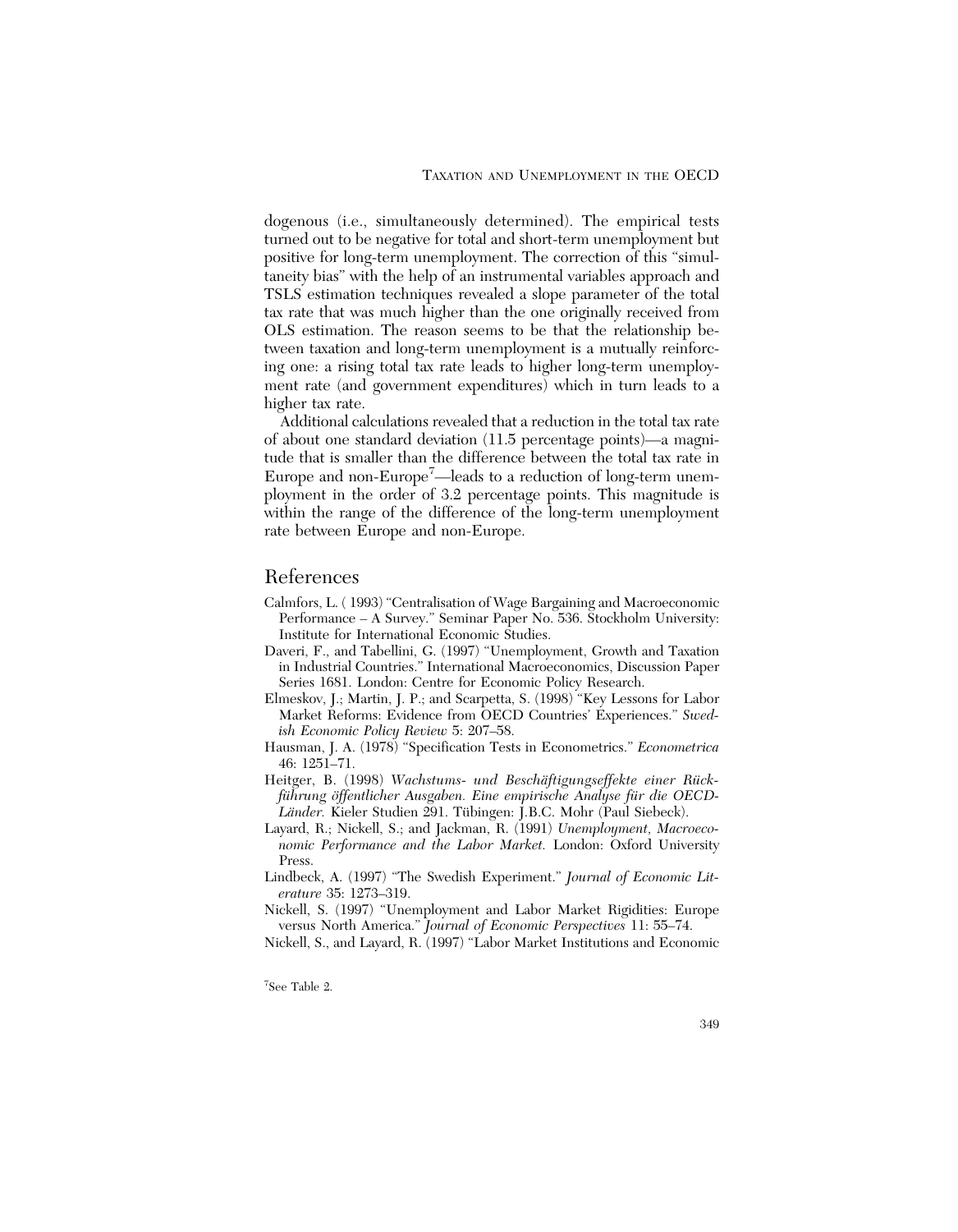Performance." The Labor Market Consequences of Technical and Structural Change, Discussion Paper Series 23. London: Centre for Economic Research.

- OECD (1999) *Implementing the OECD Jobs Strategy: Assessing Performance and Policy*. Paris: OECD.
- Pindyck, R. S., and Rubinfeld, D. L. (1998) *Econometric Models and Economic Forecasts*, 4th ed. Boston: Irwin/McGraw-Hill.
- Scarpetta, S. (1996) "Assessing the Role of Labor Market Policies and Institutional Settings on Unemployment: A Cross-Country Study." *OECD Economic Studies* 26: 43–98.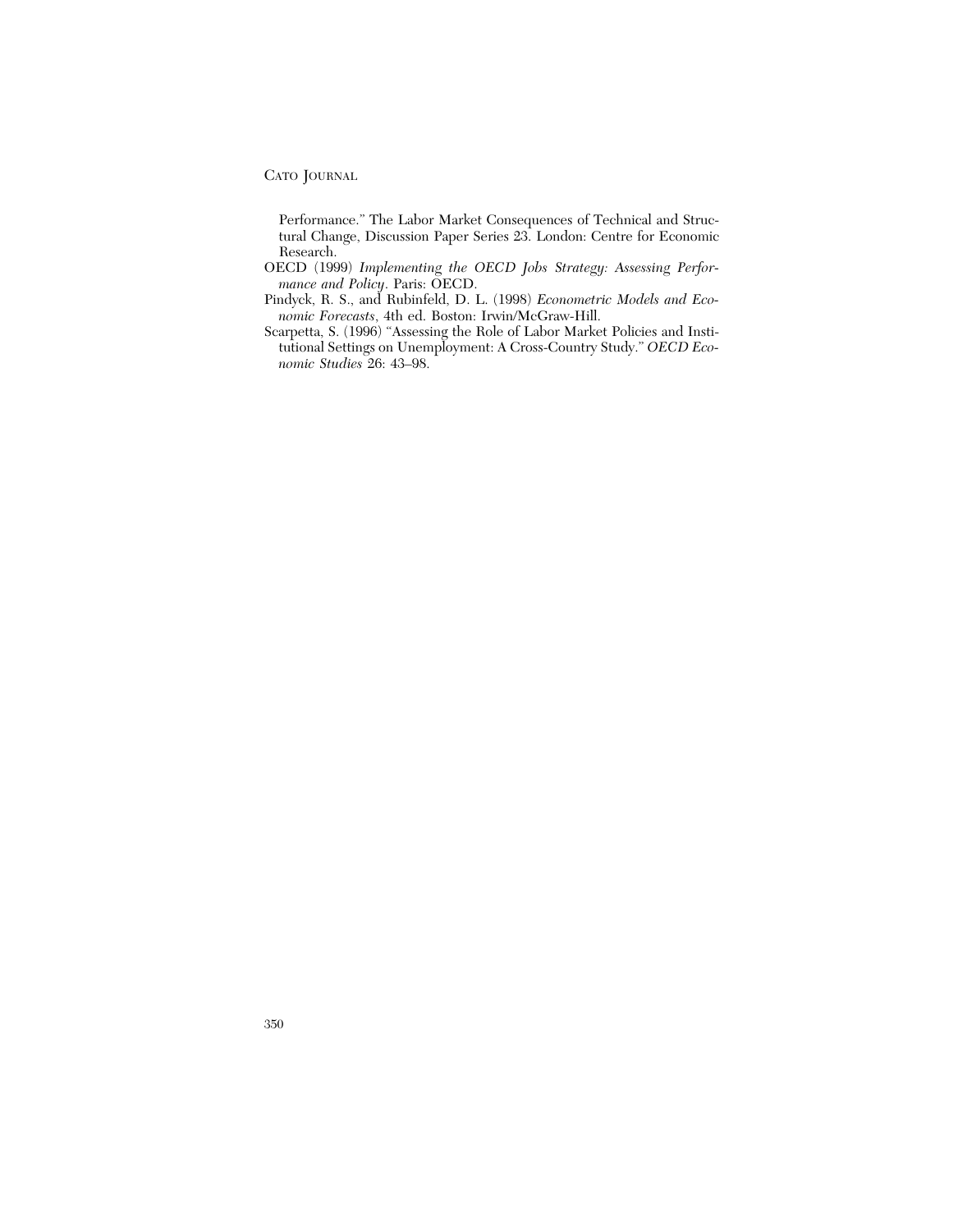|                                  |                          |                    | APPENDIX TABLE                                 |                             |                                 |
|----------------------------------|--------------------------|--------------------|------------------------------------------------|-----------------------------|---------------------------------|
|                                  |                          |                    | CHARACTERISTICS OF OECD LABOR MARKETS, 1989-94 |                             |                                 |
|                                  | Direct Rigidities        |                    |                                                | Treatment of the Unemployed |                                 |
| Country                          | Employment<br>Protection | Standards<br>Labor | Benefit Replace-<br>ment Rate $(\%$            | Benefit Duration<br>(years) | Active Labor<br>Market Policies |
| Austria                          |                          |                    |                                                | $\omega$ 4                  |                                 |
| Belgium                          | $rac{10}{10}$            |                    |                                                |                             |                                 |
| <b>Denmar</b>                    |                          |                    |                                                | 2.S                         |                                 |
| Finland                          |                          |                    |                                                |                             |                                 |
| France                           |                          |                    |                                                |                             |                                 |
| Germany $(W)$                    | HANGOHAAA                |                    | BOOSHLALOORBOOORBOOR                           |                             |                                 |
|                                  |                          |                    |                                                |                             |                                 |
| Ireland<br>Italy                 |                          |                    |                                                | $\frac{1}{2}$               |                                 |
| Netherlands                      |                          |                    |                                                |                             |                                 |
|                                  |                          | ю                  |                                                |                             |                                 |
| Norway<br>Portugal               |                          |                    |                                                | 100101<br>10011             |                                 |
|                                  |                          | $4 - 5$            |                                                |                             |                                 |
| $S$ pain $S$ weden               |                          |                    |                                                |                             |                                 |
| Switzerland                      |                          | S                  |                                                |                             |                                 |
| J.K.                             |                          |                    |                                                |                             |                                 |
|                                  |                          | Ø1                 |                                                |                             |                                 |
| Canada<br>U.S.                   |                          |                    |                                                | 0.0<br>0.0                  |                                 |
| lapan                            |                          |                    |                                                |                             |                                 |
| $\rm \AA$ ustrali $\rm \epsilon$ |                          | S                  |                                                |                             |                                 |
| New Zealand                      |                          |                    |                                                |                             |                                 |
|                                  |                          |                    |                                                |                             | continuous                      |

TAXATION AND UNEMPLOYMENT IN THE OECD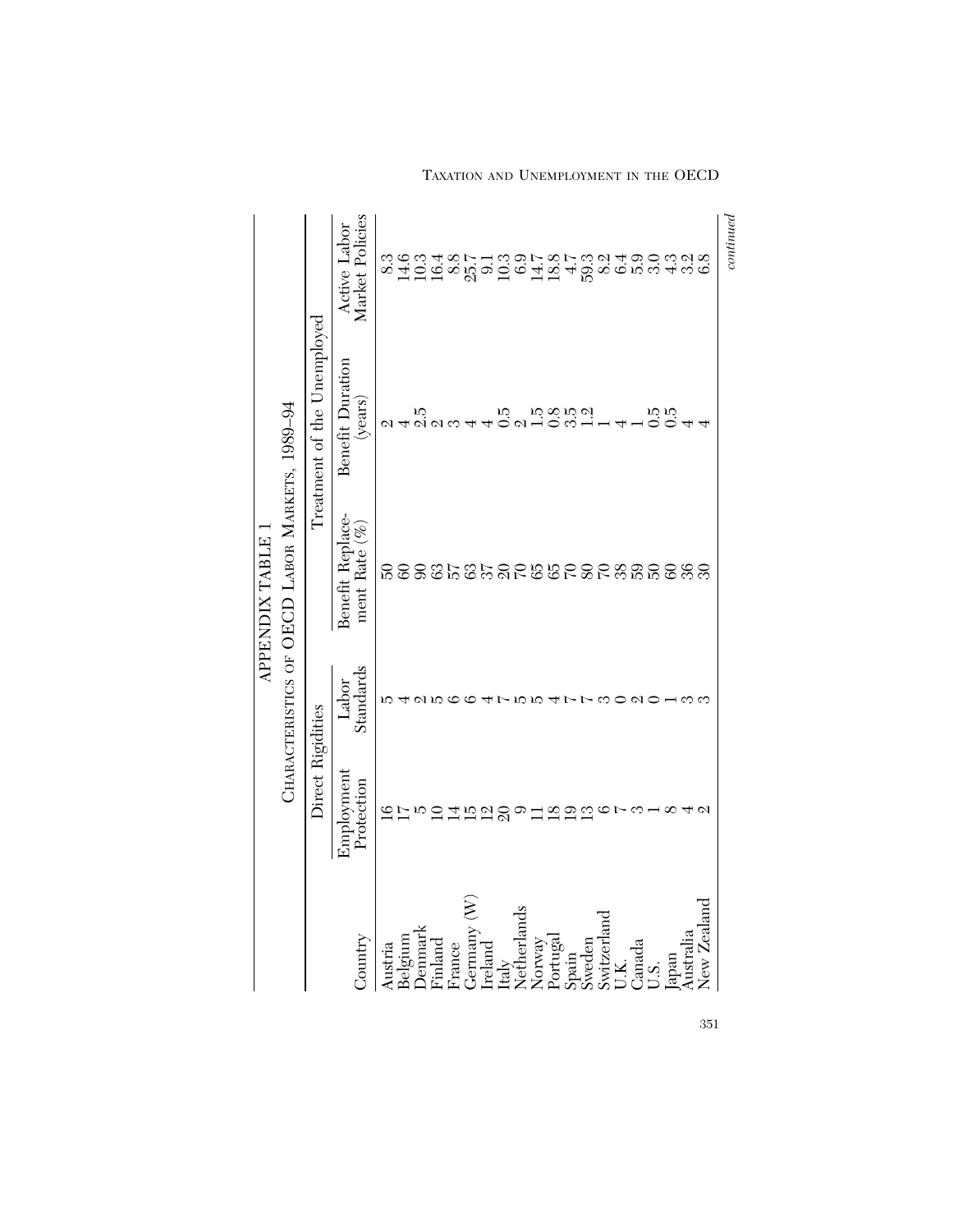|                                        |                                |                                                | APPENDIX TABLE 1 (continued) |              |                                               |                                            |
|----------------------------------------|--------------------------------|------------------------------------------------|------------------------------|--------------|-----------------------------------------------|--------------------------------------------|
|                                        |                                | CHARACTERISTICS OF OECD LABOR MARKETS, 1989-94 |                              |              |                                               |                                            |
|                                        | Density<br>$U$ nion            | Coverage<br>Union                              |                              | Coordination | Tax <sup>Rate</sup><br>Payroll                | $\rm Total$                                |
| Country                                | $(\%)$                         | Index                                          | Jnion                        | Employer     | $(\%)$                                        | Tax Rate $(\%$                             |
| Austria                                |                                |                                                |                              | ∞            |                                               |                                            |
| Belgium                                |                                |                                                |                              |              |                                               |                                            |
| Jenmar                                 |                                |                                                |                              |              |                                               |                                            |
| Finland                                |                                |                                                |                              |              |                                               |                                            |
| France                                 |                                |                                                | U U U                        |              |                                               |                                            |
| Gernany                                |                                |                                                |                              |              |                                               |                                            |
| Ireland                                |                                |                                                |                              |              |                                               |                                            |
| Italy                                  |                                |                                                |                              |              |                                               |                                            |
| Netherlands                            |                                |                                                |                              | വനവ          |                                               |                                            |
| Norway                                 |                                |                                                |                              |              |                                               |                                            |
| Portugal                               |                                |                                                |                              |              |                                               |                                            |
| Spain                                  | ねいはり8978508056182、210800000000 | າຕຕຕຕດລາ                                       | ! ៧ ៧ M ៧ M M                |              | のほのほとの上立ちほどときるののほどのことのことについるというか。 こうきょう こうきょう | それものではあるですかです。<br>このからということのでいいのかないのとものです。 |
| Sweden                                 |                                |                                                |                              |              |                                               |                                            |
| Switzerland                            |                                |                                                |                              |              |                                               |                                            |
| U.K.                                   |                                |                                                |                              |              |                                               |                                            |
| Canada                                 |                                |                                                |                              |              |                                               |                                            |
| 5.5                                    | $15.6$<br>25.4                 |                                                |                              |              |                                               |                                            |
| made                                   |                                |                                                |                              |              |                                               |                                            |
| Australia                              | 40.4                           |                                                |                              |              |                                               |                                            |
| New Zealand                            | 44.8                           |                                                |                              |              |                                               |                                            |
| SOURCE: Nickell (1997: Tables 4 and 5) |                                |                                                |                              |              |                                               |                                            |

352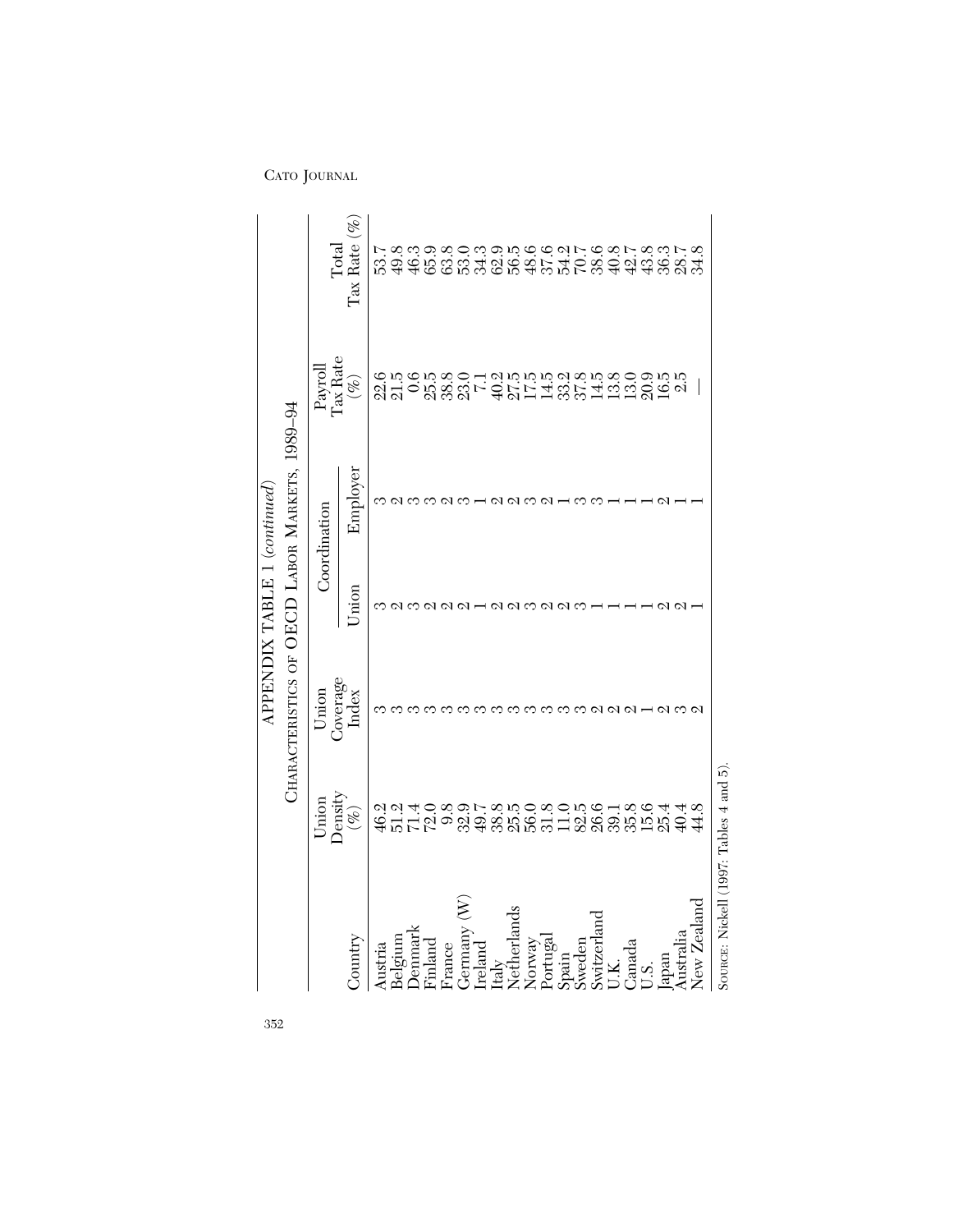|                                                                                                                     |              |                                                                   | APPENDIX TABLE 2 |                                                                                                                                                                                                                                                                                                                                               |                                                                              |            |
|---------------------------------------------------------------------------------------------------------------------|--------------|-------------------------------------------------------------------|------------------|-----------------------------------------------------------------------------------------------------------------------------------------------------------------------------------------------------------------------------------------------------------------------------------------------------------------------------------------------|------------------------------------------------------------------------------|------------|
|                                                                                                                     |              | CORRELATION MATRIX OF ENDOGENOUS AND EXOGENOUS VARIABLES, 1983-94 |                  |                                                                                                                                                                                                                                                                                                                                               |                                                                              |            |
| Variables <sup>a</sup>                                                                                              | <b>JNEMP</b> | <b>SUNEMP</b>                                                     | <b>LUNEMP</b>    | EMPRO                                                                                                                                                                                                                                                                                                                                         | LSTAND                                                                       | RRATE      |
|                                                                                                                     |              |                                                                   |                  |                                                                                                                                                                                                                                                                                                                                               |                                                                              |            |
|                                                                                                                     |              |                                                                   |                  |                                                                                                                                                                                                                                                                                                                                               |                                                                              |            |
|                                                                                                                     |              |                                                                   |                  |                                                                                                                                                                                                                                                                                                                                               |                                                                              |            |
| UNEMP<br>SUNEMP<br>LUNEMP<br>LUNEMP<br>LSTAND<br>LSTAND<br>LUNENT<br>HALMP<br>CORD<br>CUNCORD<br>CUNCORD<br>CUNCORD |              |                                                                   |                  |                                                                                                                                                                                                                                                                                                                                               |                                                                              |            |
|                                                                                                                     |              |                                                                   |                  |                                                                                                                                                                                                                                                                                                                                               |                                                                              |            |
|                                                                                                                     |              |                                                                   |                  |                                                                                                                                                                                                                                                                                                                                               |                                                                              |            |
|                                                                                                                     |              |                                                                   |                  | $\begin{array}{l} 0.77^{**} \\ 0.11 \\ -0.19 \\ 0.00 \\ 0.00 \\ -0.00 \\ 0.00 \\ -0.00 \\ -0.00 \\ -0.00 \\ -0.00 \\ -0.00 \\ -0.00 \\ -0.00 \\ -0.00 \\ -0.00 \\ -0.00 \\ -0.00 \\ -0.00 \\ -0.00 \\ -0.00 \\ -0.00 \\ -0.00 \\ -0.00 \\ -0.00 \\ -0.00 \\ -0.00 \\ -0.00 \\ -0.00 \\ -0.00 \\ -0.00 \\ -0.00 \\ -0.00 \\ -0.00 \\ -0.00 \\$ | $0.09$<br>$0.16$<br>$0.13$<br>$0.50$<br>$0.50$<br>$0.65$<br>$0.67$<br>$0.67$ |            |
|                                                                                                                     |              |                                                                   |                  |                                                                                                                                                                                                                                                                                                                                               |                                                                              |            |
|                                                                                                                     |              |                                                                   |                  |                                                                                                                                                                                                                                                                                                                                               |                                                                              |            |
|                                                                                                                     |              |                                                                   |                  |                                                                                                                                                                                                                                                                                                                                               |                                                                              |            |
|                                                                                                                     |              |                                                                   |                  |                                                                                                                                                                                                                                                                                                                                               |                                                                              |            |
|                                                                                                                     |              |                                                                   |                  |                                                                                                                                                                                                                                                                                                                                               |                                                                              |            |
| PRTAX                                                                                                               |              |                                                                   |                  |                                                                                                                                                                                                                                                                                                                                               |                                                                              |            |
| TAX                                                                                                                 |              |                                                                   |                  |                                                                                                                                                                                                                                                                                                                                               |                                                                              |            |
|                                                                                                                     |              |                                                                   |                  |                                                                                                                                                                                                                                                                                                                                               |                                                                              | continuous |

TAXATION AND UNEMPLOYMENT IN THE OECD